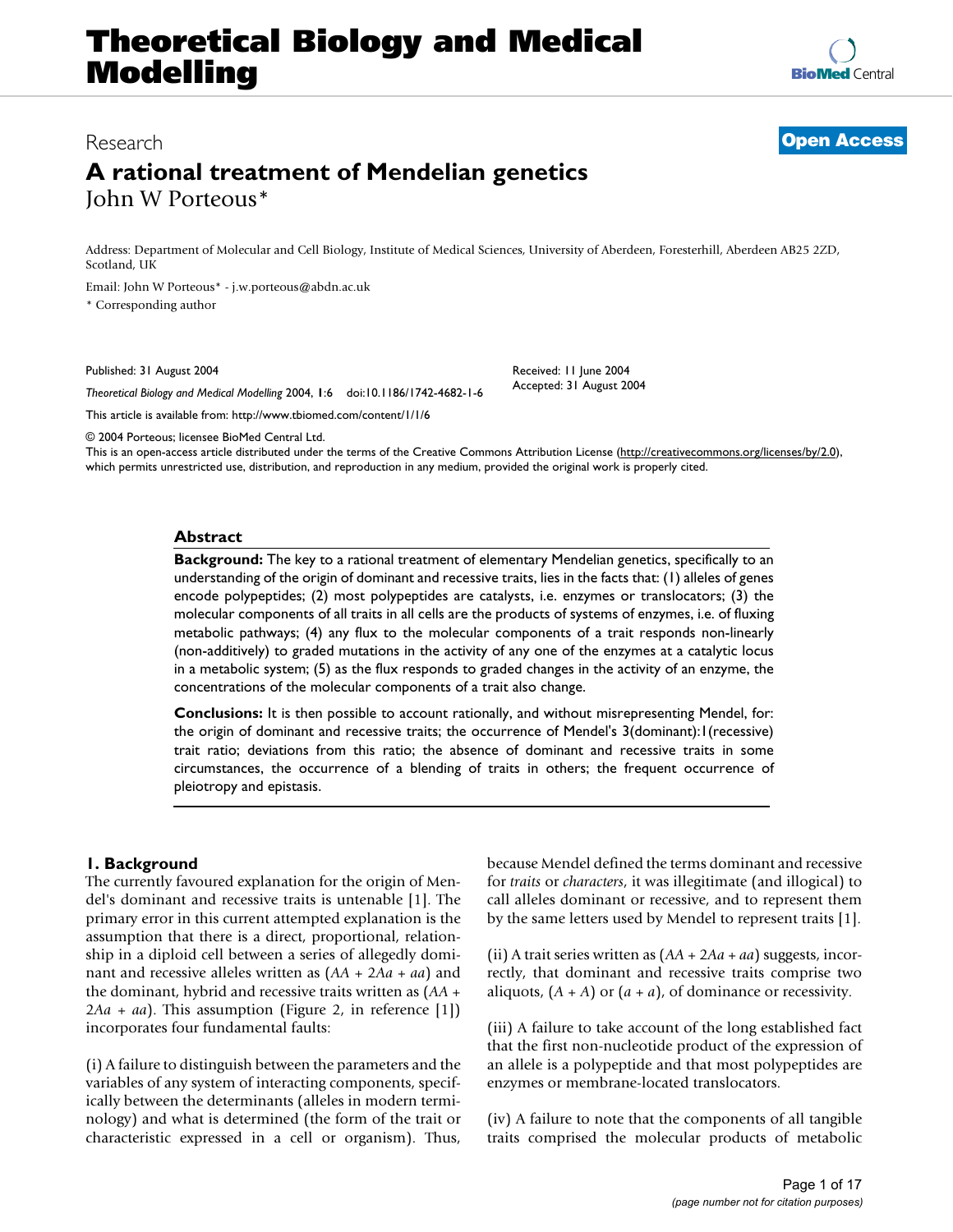<span id="page-1-0"></span>

Accounting for Mendel's observation of a 3(dominant):1(recessive) trait ratio in his F2 populations of plants. Mendel's notations for a dominant trait, a hybrid and a recessive trait were (*A*), (*Aa*) and (*a*) respectively. For reasons given in the preceding paper [1], a hybrid trait is represented in Figure 2 by (*H*). The molecular components of all traits are synthesised by a metabolic pathway. When the activity of any one enzyme in a metabolic pathway is changed in discrete steps, the flux to a trait component responds in non-linear (non-additive) fashion [3]. If the flux response is quasi-hyperbolic, as shown here, the hybrid trait (*H*) will be indistinguishable from the trait (*A*) expressed in the wild-type cell or organism, even when the enzyme activity in the hybrid (*H*) has been reduced to 50% of the wild-type activity. Trait (*a*), will be distinguishable from both traits (*A*) and (*H*) only if the enzyme activity is further reduced to a sufficient extent. Under these circumstances the trait series (*A* + 2*H* + *a*) becomes (3*A* + *a*); Mendel's 3(dominant):1(recessive) trait ratio is accounted for without introducing arbitrary and inconsistent arguments [1].

pathways, i.e., the products of sequences of enzyme-catalysed reactions.

Correction of the first two of these four faults has already been achieved (section 4 in reference [1]) by writing an allele series as (*UU* + 2*Uu* + *uu*) and the corresponding trait series as  $(A + 2H + a)$ . In these statements  $(U)$  and  $(u)$ are normal and mutant (not dominant and recessive) alleles respectively. Mendel's notation (*A*) and (*a*) is used to represent dominant and recessive traits but (*H*) replaces Mendel's implausible notation (*Aa*) for a hybrid class of trait [1]. Mutations at another gene locus, in the same or a different cell, will be written as (*WW* + *Ww* + *ww*); the corresponding trait series will appear as  $(B + 2H + b)$ . Mendel's notation (*Aa*) for a hybrid trait will be used in this article only when referring directly to Mendel's paper  $|2|$ .

## **2. A rational explanation of Mendel's observations**

Our stated task was to explain logically how an allele series (*UU* + 2*Uu* + *uu*) is expressed as a series of qualitatively distinguishable F2 traits  $(A + 2H + a)$  when F1 hybrids (*H*) are allowed to self-fertilise [1]. This is very simply achieved by correcting faults (iii) and (iv) in four successive steps (sections 2.1–2.4) based on a paper published 23 years ago [3]. A fifth step (section 2.5) allows us to go beyond that paper to explain how the trait ratio 3(dominant):1(recessive) sometimes occurs and sometimes does not. A sixth step (section 2.6), consistent with the earlier ones, explains why dominance and recessivity are not always observed. Section 2.7 validates an earlier section. Section 2.8 accounts for some aspects not dealt with in textbooks and reviews of genetics.

The treatment in this section 2 is extended in section 3 to account for quantitatively different traits, in section 4 to illustrate some implications of the present treatment, and in section 5 to account for pleiotropy and epistasis. Section 6 defines the conditions that must be met if a rational account is to be given for the occurrence of dominant and recessive traits.

#### *2.1. A generalised metabolic system*

If: the first non-nucleotide product of expression of an allele is a polypeptide and most polypeptides are enzymes [3,4], it follows that most mutations at *any one* gene locus will result in the formation of a mutant enzyme at a catalytic locus in a metabolic pathway. This is true even if the functioning enzyme is composed of more than one polypeptide, each specified by different genes. It then follows that we need to ask how the concentration of a normal molecular component of a trait will be affected by a mutation of *any one* enzyme *within a metabolic system*. In short, a systemic approach, outlined below, is obligatory.

This is the key to an understanding of the origin of dominant and recessive traits, as first pointed out in the following two sentences: "When as geneticists, we consider substitutions of alleles at a locus, as biochemists, we consider alterations in catalytic parameters at an enzyme step. - -. The effect on the phenotype of altering the genetic specification of a single enzyme - - - is unpredictable from a knowledge of events at that step alone and must involve the response of the system to alterations of single enzymes *when they are embedded in the matrix of all other enzymes*." ([3]; p.641).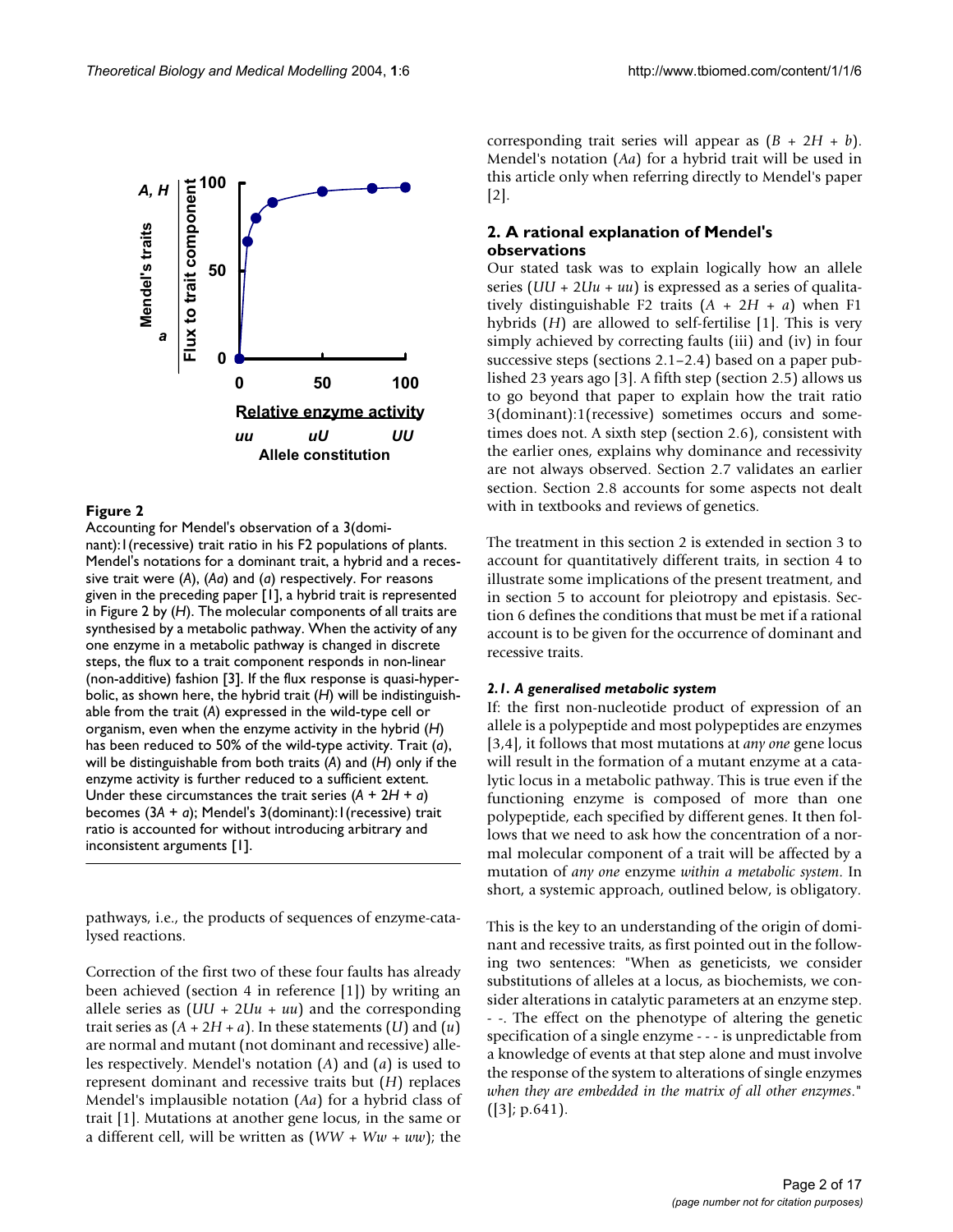$$
X_0 \xrightarrow[V_1]{E_1} S_1 \xrightarrow[V_2]{E_2} S_2 \xrightarrow[V_3]{} S_3 \xrightarrow[V_4]{E_4} S_4 \xrightarrow[V_5]{} S_5 \xrightarrow[V_6]{} X_6 \quad (J)
$$

A segment of a model metabolic pathway. This diagram shows those features, discussed in the text, that permit a systemic analysis of the response of any variable of a metabolic system (e.g. a flux *J* or the concentration of any intracellular metabolite S) to changes in any one parameter of the system (e.g. an enzyme activity). Each *S* is an intracellular metabolite; each *X* is an extracellular metabolite. In a diploid cell, every *E*  stands for a pair of enzymes (allozymes), each specified by one of the two alleles at a gene locus. Each *E* is then a locus of catalytic activity within a system of enzymes; each *v* stands for the individual reaction rates catalysed jointly by a pair of allozymes in a diploid cell. Either or both allozymes at such a locus may be mutated.

#### *2.2 Metabolic systems and steady states*

Metabolic processes are facilitated by a succession of catalysed steps; i.e. by enzyme-catalysed transformations of substrates to products or by carrier-catalysed translocation of metabolites across membranes. Because enzymes and membrane-located carriers (or porters) are saturable catalysts that exhibit similar kinetics it is convenient in this article to refer only to enzymes and to represent both kinds of catalysts by the letter *E*. Any segment of a sequence of enzyme-catalysed reactions can then be written as shown in Figure 1.

There are ten important features of any such system.

(1) Each enzyme,  $E_1$  to  $E_6$ , is embedded within a metabolic pathway, i.e. within a system of enzymes.

(2) All components of this system except the *external* metabolites  $X_0$  and  $X_6$  are enclosed by a membrane.

(3)  $E_1$  and  $E_6$  may then represent membrane-located enzymes or translocators.

 $(4)X_0$  and  $X_6$  interact with only one enzyme, whereas each internal metabolite  $(S_1, S_2, S_3, S_4, S_5)$  interacts with two flanking enzymes.

(5) In a haploid cell there will be one specimen of an enzyme molecule (*E*) at each catalytic locus. In a diploid cell there will be two specimens of enzyme molecules (two allozymes) at each catalytic locus: one specified by the maternal allele, the other by the paternal allele, at the corresponding gene locus or loci. The effective catalytic activity at each metabolic locus in a diploid will be, in the simplest case, the sum of the two individual activities. It is the single effective enzyme activity (*v*) at each catalytic locus that concerns us here, irrespective of whether the cell is haploid, diploid or polyploid.

(6) The catalytic activity (*v*) at any one metabolic locus can be left at its current value or changed to and *maintained at* a new value by the experimentalist, e.g. by suitable genetic manipulation of an allele. Each allele in these circumstances is therefore an *internal parameter* of the system; it is accessible to modification by the direct and sole intervention of the experimentalist [1].

(7) Because  $X_0$  and  $X_6$  are external to the system in Figure 1, their concentrations can be fixed, and maintained at a chosen value, by the direct intervention of the experimentalist; they are *external parameters* of the metabolic system.

(8) In contrast to  $X_0$  and  $X_6$ , the concentrations of metabolites  $S_1$  to  $S_5$  within the system cannot be fixed and maintained at any desired value solely by the direct intervention of the experimentalist. The concentrations of  $S_1$  to  $S_5$  are *internal variables* of the system. (If a fixed amount of any one of these metabolites were to be injected through the membrane into the system, continued metabolism would ensure that the new intracellular metabolite concentration could not be maintained).

(9) By the same arguments, each reaction rate (*v*) and the flux (*J*) through the system are also variables of the system.

(10) The magnitude of each variable of the system is determined at all times by the magnitudes of all the parameters of the system and of its immediate environment. The variables comprise the *concentrations*  $(s_1, s_2, s_3,$  $s_4, s_5$ ) of the intracellular metabolites shown in Figure 1 and any other intracellular metabolites; the individual reaction rates  $v_1$ ,  $v_2$ ,  $v_3$ ,  $v_4$ ,  $v_5$ ,  $v_6$ ; and the flux *J* through this system of enzyme-catalysed steps.

It follows that, provided we maintain the concentrations of  $X_0$  and  $X_6$  constant, the system depicted (Figure 1) will, in time, come to a steady state such that:

 $v_1 = v_2 = v_3 = v_4 = v_5 = v_6 = J$  (the flux through this system).

At the same time the concentration of each intracellular metabolite  $S_1$  to  $S_5$  will settle to an *individual* steady value.

## *2.3. The response of the system variables to a change in any one system parameter*

In a metabolic system, the product of any one enzyme-catalysed reaction is the substrate for the immediately adjacent downstream enzyme (Figure 1). If, for any reason, the concentration of the common intermediate metabolite of two adjacent enzymes is changed (for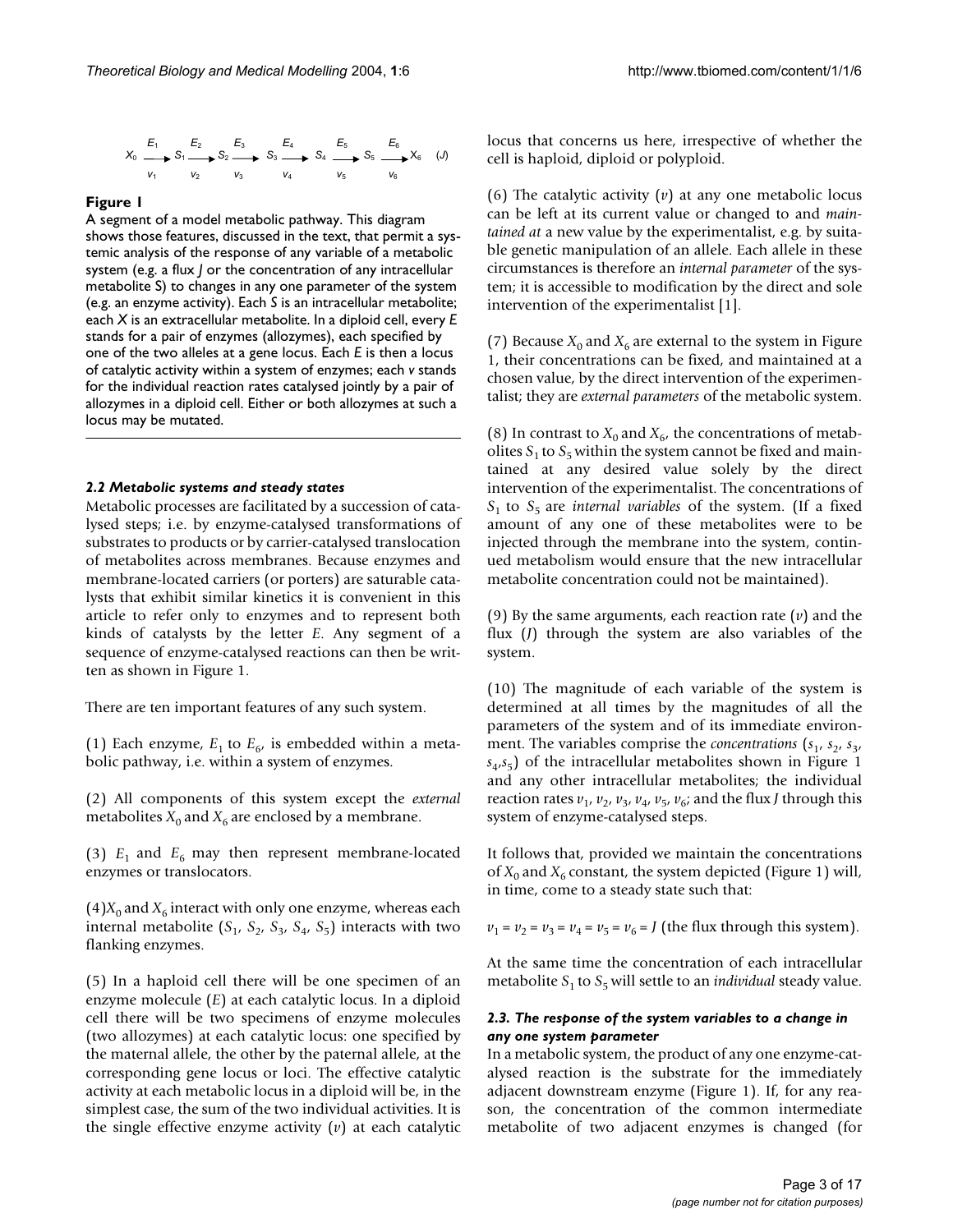example by mutation of one of the two adjacent enzymes), the concentration of the other adjacent enzyme will not change but its activity will change in accordance with the known response of an enzyme activity (at constant enzyme concentration) to a change in the concentration of its substrate or product. In other words, no matter how complicated that system may be, the *activity* of any one enzyme depends, at all times, on the activity of the adjacent enzyme; and this is true for every pair of adjacent enzymes throughout the system (up to the point in the system where a terminal product is formed).

[This last statement is obviously still true for the system in Figure 1 if we omit the words in parentheses but only because the extracellular product  $X_6$  is a terminal product.  $X<sub>6</sub>$  is not an intermediate metabolite, flanked by *two* adjacent enzymes; it is not a substrate that is further metabolised by the system depicted. There are instances where an intracellular terminal product is formed. We must therefore add the words in parentheses if the statement is to apply generally].

A finite change (by mutation) in any one allele at a locus will change the activity (*v*) of one enzyme at the corresponding metabolic locus; but, for reasons just stated in the first paragraph of this section 2.3, the activity (*v*) of each of the other enzymes will alter, the flux (*J*) will change, and the *concentrations* of all the metabolites (*S*1- *S*5) will also change, some more than others, until the system settles to a new steady state.

Thus, finite changes in the magnitude of *any one* of the internal or external *parameters* of the system will shift the original values of *all* the *variables* of the system to a new set of steady-state values. But, providing the external parameters  $X_0$  and  $X_6$  are kept constant, we can be sure that a change in any one selected internal parameter (an allele or an enzyme) would be the sole cause of any changes in the system variables. In short, we are obliged to adopt a whole-system (a systemic) approach if we want to understand how the flux to a trait component responds to a change in any one internal or external parameter of the system, no matter how that change in a parameter value is brought about. We are here concerned with changes in any one *internal* parameter such as a *mutation* in one or both alleles of a diploid cell.

Suppose the activity of any one of the enzymes  $E_1$  to  $E_6$  in Figure 1 were to be changed stepwise (e.g. by a series of mutations of one or both alleles at a locus in a diploid) so that the residual activity of the enzyme was decreased in successive steps to, say, 75%, 60%, 45%, 25%, 0% of its initial activity. How would the flux (flow) through the whole series of enzymes vary; i.e. how would the flux (to a trait component) respond, and how would the concentration of that molecular component of a trait respond, when any one enzyme activity was changed by mutation in a series of finite steps?

It was shown, by experiment, that graded changes in the activity of any one of four different enzymes in the arginine pathway resulted in a non-linear (quasi-hyperbolic) response of the flux to arginine in constructed heterokaryons of *Neurospora crassa* ([3], Figures 1a,1b,1c,1d). Similar non-linear (non-additive) flux responses were observed when a series of mutations occurred in a single enzyme in four other metabolic pathways in four different diploid or polyploid systems ([3], Figures 1e,1f,1g,1h). Similar flux responses were observed during genetic down-modulation of any one of five enzymes involved in tryptophan synthesis in *Saccharomyces cerevisiae* [\[5\]](#page-15-0). The same quasi-hyperbolic response of a defined flux to a series of graded changes in one enzyme activity was observed in a haploid cell [6]. We can therefore dismiss the possibility that these non-linear responses (of a fluxto-a-trait-component) were restricted to the systems investigated by Kacser and Burns [3] or were in some way related to the ploidy of the cells and organisms they studied.

On the contrary, the various flux responses are a fundamental *biochemical property* of the fluxing metabolic system. It does not matter how the graded changes in activity of any one enzyme are brought about. Mutation is one way but not the only one. Graded replacement of a defective gene that expressed the chloride translocator in the cystic fibrosis mouse produced continuously non-additive responses of various functions associated with chloride transport, including the duration of the survival of the mouse [7]. Induced synthesis of graded concentrations of a single membrane-located enzyme resulted in continuously non-linear changes in growth rate, glucose oxidation, the uptake and phosphorylation of  $\alpha$ -methyl glucose by *Escherichia coli* cells [8].

Stepwise decreases in cytochrome c oxidase activity (by titrating rat muscle mitochondria with an enzyme-specific inhibitor) had little effect on respiration until the enzyme activity was decreased to about 25% of normal; further decreases in this one enzyme activity caused a precipitous, continuously non-linear, decrease in mitochondrial respiration [9]. Other examples of non-linear (non-additive) responses of a defined flux to a change in activity of one enzyme in a metabolising system have been recorded [10], [[11], Figures [6.](#page-4-0)2, 6.3, 6.4, 6.6. 6.7, 6.8]. The results of these various "genetic" and "biochemical" experiments illustrate the generality of the statement by Kacser and Burns [3] quoted in section 2.1 of this article.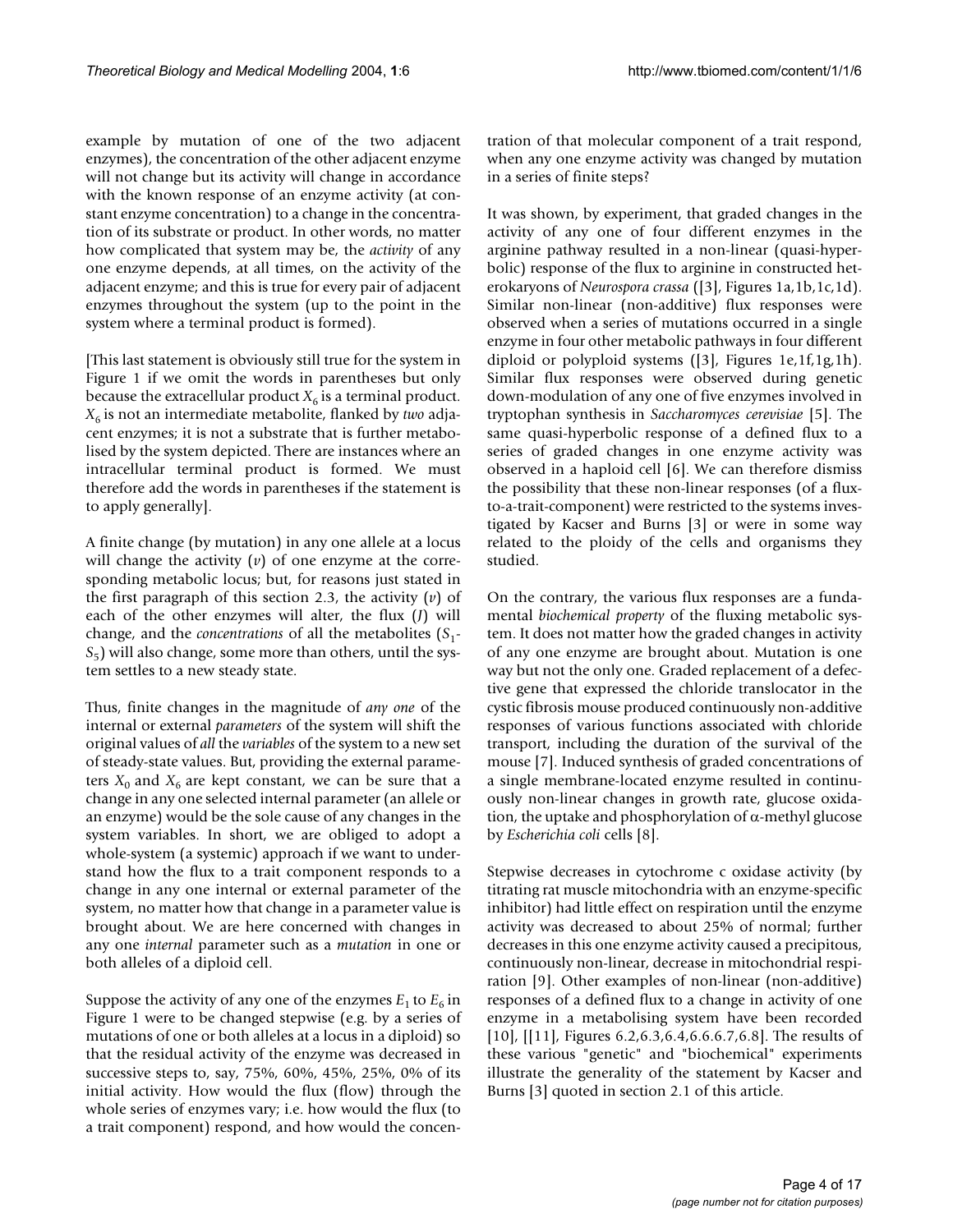<span id="page-4-0"></span>

Biochemistry and genetics merged thirty years ago. The symbol  $zzzzz$  indicates the catalysed translocation of an extracellular substrate or substrates  $(X_3)$  and the subsequent intracellular catalysed transformations, including scavenging pathways, that form nucleoside triphosphate (NTP) precursors for the transcription process. Similarly, manumal indicates the catalysed translocation of the extracellular substrates  $(X_2)$  and the subsequent synthesis from  $(X_2)$ , and other intracellular substrates, of the amino acid (AA) precursors for the translation process. The enzymes subsumed as  $E_{Ts}$  and  $E_{T1}$  are involved in the final stages of the expression (transcription and translation) of genes g1, g2, g3, g4 - - etc as polypeptides ( $P_1$ ,  $P_2$ ,  $P_3$ ,  $P_4$  - - etc). In diploid cells a pair of proteins will be synthesised from each pair of alleles at a gene locus. Those pairs of polypeptides (proteins) that are catalytically active in a diploid cell are represented by the single symbols  $E_1$ ,  $E_2$ ,  $E_3$ ,  $E_4$ ---etc in this Figure 6. Further details are given in Section 5.5.

## *2.4. A rational explanation for the origin of dominant and recessive traits*

How did the observations of non-linear responses of individual fluxes to graded changes in any one enzyme activity lead to a rational explanation for the origin of Mendel's dominant and recessive trait classes [2]? For reasons already given, we cannot arrive at the answers to this question by relying on the illogical and illegitimate idea that alleles are themselves dominant or recessive. Such entities have never existed and do not now exist. Alleles can only be normal or abnormal (i.e. normal or mutant). If the ploidy of the cell cannot explain the non-additive

response of a flux to mutations in an allele, it is equally certain that naming alleles as dominant or recessive will not provide the explanation [1]. We need to focus attention on the universally observed non-linear (often quasihyperbolic) responses of the flux-to-a-trait-component (and the concomitant change in concentration of that component) when the activity of any one enzyme, within a metabolic system of enzymes, is changed (decreased or increased), in stages, by any means available (including down-modulation by mutation and up-modulation by increasing the gene dose).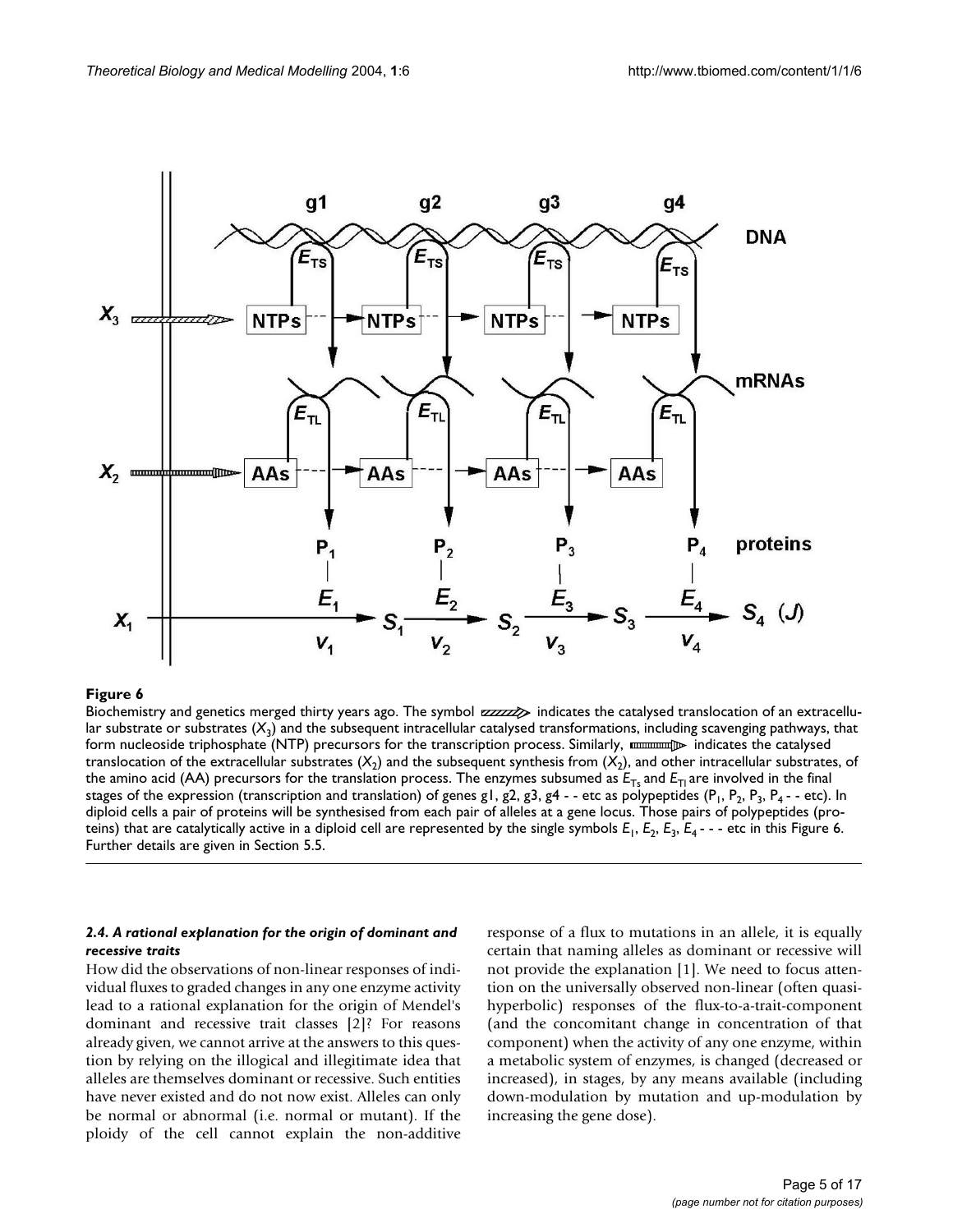In this Section 2.4, and in Sections 2.5–2.7, consideration of the role of allele pairs (*uu*,*uU*,*UU*) in determining the outcome of mutations or changes in gene dose is set aside; this role will be considered in Section 2.8. For the moment, attention is focussed on what can be learned from the non-linear response of a flux – to the molecular component(s) of a trait – when the activity of one enzyme in a metabolic system is changed in graded steps by mutation or by changes in gene dose. Figures 1a,1b,1c,1d in Reference [3] showed that the flux to the normal trait component (arginine), and thus the concentration of arginine, was not significantly diminished before any one of four enzyme activities was decreased by more than 50%. In Figures 1b,1d the enzyme activity was decreased to about 15% of normal activity in *Neurospora crassa* before any significant diminution in the flux to arginine (and in the concentration of arginine) was detectable [3]; any further diminution of either enzyme activity caused a continuous but precipitous fall in the production of this trait component. Similar characteristics were displayed by a diploid (Figure 1h in Reference [3]). Figure [2](#page-1-0) represents these observations. Flux response plots with these characteristics are quasi-hyperbolic and asymmetric in the sense that, over low ranges of enzyme activity, the flux (and the metabolite concentrations in that fluxing pathway) respond markedly to small increases or decreases in enzyme activity; on the other hand, over high ranges of enzyme activity, substantial changes in activity have a small, if any, effect on the flux to a trait component and on the concentrations of the molecular components of a defined trait. A change in any "Flux-to-trait-component" implies a change in the concentrations of those metabolic products that typify a defined trait.

It was shown that a dominant trait (*A*) corresponded to the normal (100%) activity of the enzyme that was subsequently mutated to give lower activities [3]; i.e., the plotting co-ordinate (wild-type enzyme activity *versus* trait *A*) defined the terminus of the asymptote of the flux response plot depicted in Figure [2.](#page-1-0) A hybrid (*H*) must then correspond to *any* point on the asymptote of Figure [2](#page-1-0) that would not allow us (and would not have allowed Mendel) to distinguish a F1 hybrid (*H*) from its parent that displayed a dominant trait (*A*). A recessive (*a*) must then correspond to *any* point on the steeply falling part of the flux-response plot (Figure [2](#page-1-0)) that would allow us (or would have allowed Mendel) to *distinguish* the dominant trait (*A*) and the hybrid (*H*) from the recessive trait (*a*), e.g. dominant trait red flowers and hybrid red flowers from the recessive trait white flowers [1]. Note especially that a recessive trait would not *necessarily* correspond to zero flux (a complete metabolic block and a complete absence of the normal, downstream, metabolic products) in Figure [2](#page-1-0).

The paper by Kacser and Burns [3] thus explains, for the first time in 115 years, how recessive *traits* arise from a sufficient decrease, by mutation, in one enzyme activity when that enzyme is embedded in a metabolic system. The explanation depends on recognising that when graded changes occur by mutation (in one, both or all of the allozymes at *any one* metabolic locus in biochemical pathways) there will be a non-linear response of the flux to the molecular component(s) of a defined trait; and concurrently a non-linear response of the concentrations of the normal molecular components of a trait (section 2.3).

Section 2.9 in reference [1] showed that it was difficult to understand how Mendel's recessive traits (*a*) were displayed in  $1/4$  of his F2 population of plants  $(A + 2Aa + a)$ when these same recessive traits were not displayed in Mendel's hybrids (*Aa*). We have replaced Mendel's implausible idea that his F1 hybrids (*Aa*) displayed only trait (*A*). We have substituted the plausible idea – based on experimental evidence [3] – that, under certain conditions, the F1 hybrid trait (*H*) is *indistinguishable* from trait (*A*). In the treatment advocated here, there is no problem in understanding how 1/4 of the individual plants in the F2 population of genetically related plants (*A* + 2*H* + *a*) displayed the recessive trait (*a*). We can now also see why Mendel emphasised the need to study crosses between parental plants that displayed readily distinguishable trait forms, e.g. red flowers (*A*) in one parent and white flowers (*a*) in the other [1]. Figure [2](#page-1-0) shows that this distinction would be possible only if the activity of one enzyme in the dominant trait plant was sufficiently diminished in the recessive trait plant.

Note too that *trait* dominance and *trait* recessivity are not independent phenomena (nor are they opposite, one to the other). We cannot define a dominant trait except as an alternative to a recessive trait; both traits must be observable before we can identify either of them. The statements in these last two sentences were obvious in Mendel's original paper [2] but they have been inexplicably overlooked by many later authors.

## *2.5. Mendel's 3(dominant):1(recessive) trait ratio occurs sometimes, not always*

Does this explanation for the *origin* of dominant and recessive traits also account for the occurrence of Mendel's 3(dominant):1(recessive) trait ratio? The answer is yes. Does it also explain why this ratio is not always observed? The answer is again, yes (although the original authors [3] did not pose or answer these two questions).

If the flux response plot is *sufficiently asymmetric* (approaches a hyperbolic plot, as in Figure [2](#page-1-0)), the concentration of molecular components of a defined trait will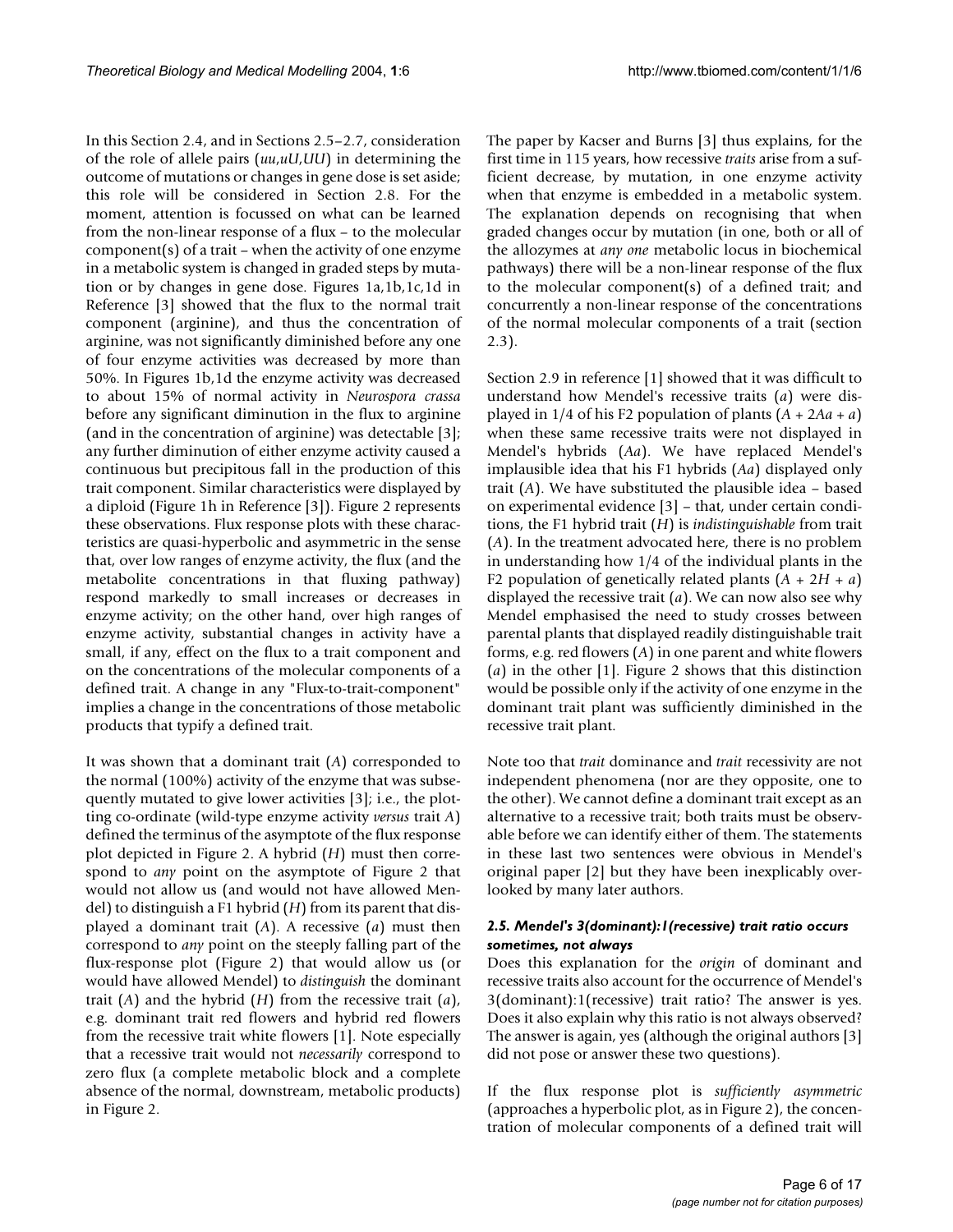

Mendel's 3(dominant):1(recessive) trait ratio does not always occur. Mendel's notation for a dominant trait, a hybrid and a recessive trait were (*B*), (*Bb*) and (*b*) respectively. For reasons given in the preceding paper [1], the hybrid is represented in Figure 3 by (*H*). When graded changes are made in any one enzyme in a metabolic pathway the response of the flux through that pathway is always non-linear (non-additive) but not always quasi-hyperbolic (Figure 2). Consequently when the enzyme activity at one metabolic locus is decreased in the heterozygote to (say) 50% of wild-type, the trait displayed by the hybrid (*H*) is now distinguishable from the trait (*B*) displayed by the wild type cell or organism and from the trait (*b*) displayed by the homozygously mutant cell or organism. Mendel's 3(dominant):1(recessive trait ratio will not be observed. The explanation is consistent with the explanation for the observation of the 3:1 trait ratio in Figure 2 and achieves what the currently favoured explanation of Mendel's observations cannot achieve [1].

not be measurably different (when the activity of one enzyme is decreased by, say, 50%) from the concentrations of those same molecular components when the enzyme activity was 100%.

If the trait displayed by the hybrid (*H*) is indistinguishable from the trait (*A*), as in Figure [2](#page-1-0), the trait distribution in the F2 population  $(A + 2H + a)$  becomes  $3(A) + (a)$ ; i.e. the trait ratio in this population will be 3(dominant):1(recessive). This explanation for the occurrence of the 3:1 trait ratio in Mendel's, or any other F2 population of cells or organisms, depends entirely on an experimentally observed, sufficiently asymmetric, response of the flux (to the molecular components of defined trait) when changes occur in enzyme activity at any one metabolic locus in a fluxing biochemical pathway (Figure 1). It does not depend on the naïve and illegitimate assumption that alleles are either dominant or recessive (Sections 3.2, 3.3, 4 in Reference [1]).

Figure [2](#page-1-0) illustrates one of a family of regularly non-linear (non-additive) response plots which exhibit various degrees of asymmetry [3]. Is the flux response always sufficiently asymmetric for the 3:1 trait ratio to be observed? It is not. A flux response was observed in one particular (diploid) metabolic system (Reference [3], Figure 1f) that was still clearly non-linear (non-additive) but not as asymmetric as that shown in Figure [2.](#page-1-0) As in Figure [2](#page-1-0), so in Figure 3, a recessive trait (*b*) can be clearly distinguished from the dominant trait (*B*) because the concentrations of the molecular components of this trait were sufficiently different when one enzyme activity in the metabolic system is decreased to a sufficient extent. The trait displayed by the hybrid (*H*) is now *distinguishable* (rather than indistinguishable) from the dominant trait (*B*) expressed in a genetically related normal cell or organism when, as in Figure [2,](#page-1-0) the enzyme activity is decreased to an arbitrarily chosen 50% of the normal activity. The 3(dominant):1(recessive) trait ratio will not then be observed (Figure [2](#page-1-0)). A blend of traits (*B*) and (*b*) is possible in the hybrid (*H*), for example when traits (*B*) and (*b*) are distinguished by colour differences.

*2.6. Dominant and recessive traits are not always observed* It is well known that dominance and recessivity are not universally observed. Are they therefore of no significance? Some authors have been tempted to think so. Their view is understandable because, before the work of Kacser and Burns [3], we lacked any credible explanation for the occurrence of dominant and recessive traits.

Can we now see why dominance and recessivity are not always observed? The answer is again, yes. Examination of Figure [2](#page-1-0) and Figure 3 shows that it will be possible to observe dominant *and* recessive traits in genetically related organisms only when the enzyme activity at a metabolic locus is decreased from 100% to an activity approaching, but not necessarily reaching, 0% activity.

When the response plot is of the kind shown in Figure [2,](#page-1-0) it would be possible to decrease the expressed enzyme activity at a metabolic locus by at least 75%, perhaps by 85%, without eliciting any detectable change in trait from that displayed by the wild-type or normal organism. In other words some mutations will not, apparently, display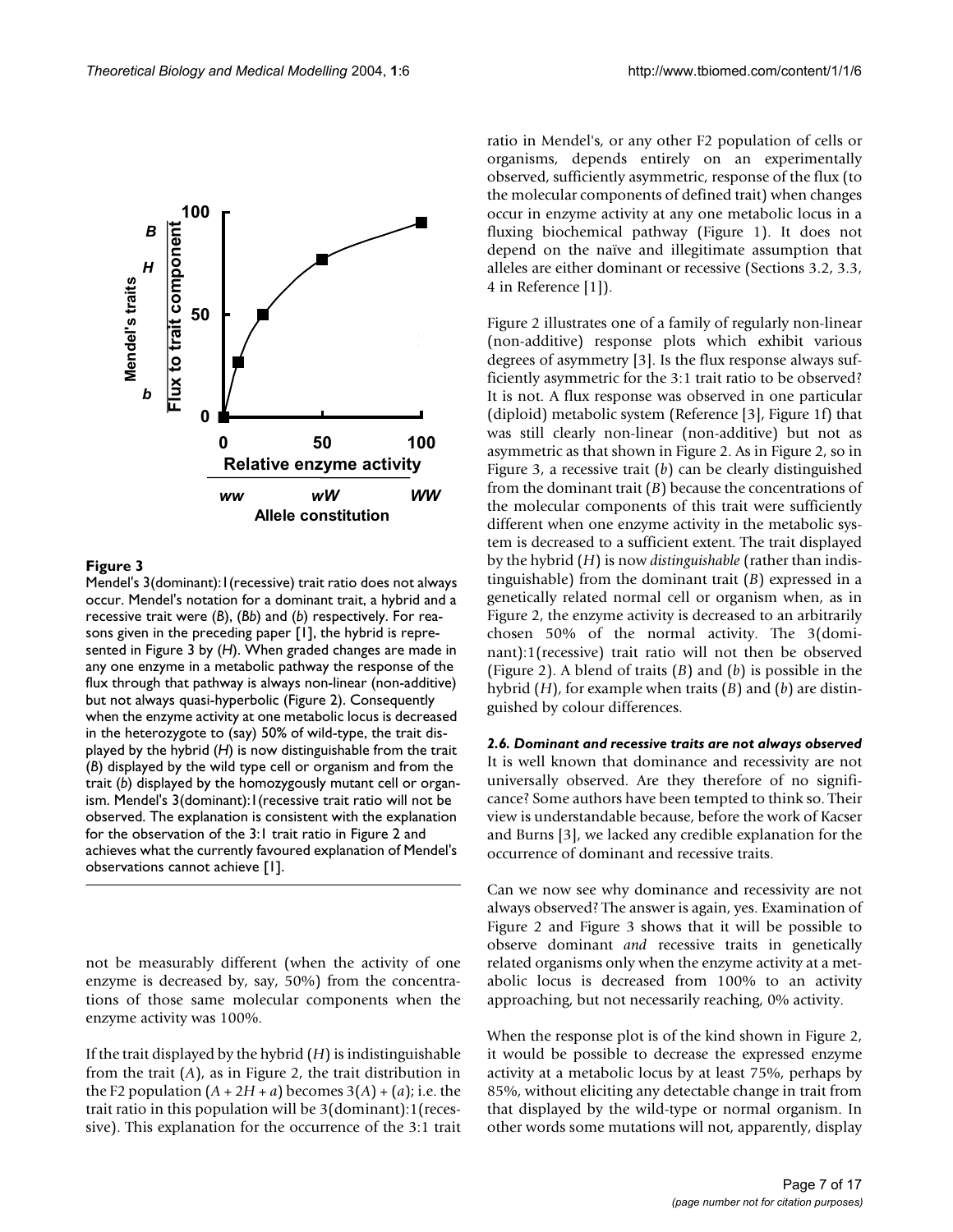Mendelian dominance and recessivity (dominant and recessive *traits*).

Only if the effective enzyme activity is decreased by at least 95% in this instance (Figure [2](#page-1-0)), would clear dominance and recessivity be noted. This is an extreme case; Figure 3 illustrates the other extreme. Between these extremes, various degrees of asymmetry of flux response plots may be observed (Figure 1 in Reference [3]). Nevertheless, unless: (i) the change in enzyme activity is measured, (ii) it is realised that there is a non-additive relationship between a change in any one enzyme activity at a metabolic locus and a change in expressed trait, and (iii) the shape of the flux response plot (Figure [2,](#page-1-0) Figure 3) is revealed by plotting, it is simply not possible to state that the system under investigation does or does not display Mendelian dominance and recessivity. Terms such as semi-dominance merely indicate that the flux response plot is not quite asymmetric enough to be sure that a 50% reduction in enzyme activity produces a trait that is indistinguishable from the dominant trait.

# *2.7. Is the Kacser & Burns treatment universally applicable?*

The change in the *concentrations* a normal metabolites has been treated in the present article as the source of a change in trait. This accords with the treatment in Figure 1 of reference [3]. Allowance should, however, be made for the possibility that the change in concentration of a metabolite is, in reality, a change in the concentration of a "signalling" metabolite (e.g. an allosteric activator or inhibitor of another enzyme in the pathway that generated the "signalling" metabolite, or in another pathway). Such mechanisms merely shift the cause of the change in metabolite concentration to another part of the matrix of intracellular metabolic pathways. In other words, the Kacser and Burns approach remains a valid explanation for the origin of dominant and recessive traits.

*2.8. Accounting for all the plotting points in Figures [2](#page-1-0) and 3* In Figure [2](#page-1-0), the relative enzyme activities (100, 50, 0) would be expressed from the series of allele pairs *UU*, *Uu*, *uu* in a diploid cell (Section 1) only if the mutant allele (*u*) was expressed as a catalytically inactive polypeptide. The same considerations apply to the relative enzyme activities expressed from the allele pairs *WW*, *Ww*, *ww* in Figure 3.

It is obvious that the continuously non-linear response plots (Figures [2](#page-1-0), 3; and References [3-10]]) could not be constructed if these three allele pairs were the only ones available to express a corresponding series of enzyme activities. Figure 1 in Reference [3] showed that more than three distinct enzyme activities were observed in experimental practice in any one system. It is easy to see how relative enzyme activities other than 0, 50, 100 could be observed in a polyploid or heterokaryon (Figure 1a,1b,1c,1d,1e in Reference [3]). To account for the occurrence in a diploid of relative enzyme activities in addition to those taking values of 0, 50, 100 (in Figures [2](#page-1-0) and 3, and in Figures 1f,1g,1h of Reference [3]), we need to allow for allele pairs in addition to the three (*UU*, *Uu*, *uu* or *WW*, *Ww*, *ww*) in which the mutant alleles (*u* or *w*) express a catalytically inactive polypeptide.

The restriction to just three allele pairs in a diploid may be traced to Sutton [1]. He wrote Mendel's F2 trait series (*A* +  $2Aa + a$ , incorrectly, as  $(AA + 2Aa + aa)$  and the number of distinguishable chromosome pairs as (*AA* + 2*Aa* + *aa*), so establishing a false one-for-one relationship between pairs of chromosomes (*AA* or *aa*) and dominant or recessive traits (*AA* or *aa*). Sutton's notation for chromosome pairs was later transferred to allele pairs. In this article, dominant and recessive traits are represented, as Mendel did, by (*A*) and (*a*) respectively; alleles have been represented by different letters (e.g. *UU*, *Uu*, *uu*) in order to distinguish alleles (parameters) from traits (variables). We should allow for the situation where (*U*†) is a mutant of (*U*) that would express an allozyme activity lower than that expressed from (*U*) but not so low as that expressed from (*u*); and where (*u*\*) would be a mutant of (*U*) that expresses an allozyme activity greater than that expressed by  $(u) = 0$  in the traditional treatment but not so great as to merit the notation (*U*). The outcome of different hypothetical crosses that involve different mutations of one both alleles at a given locus in genetically related diploid parents would then be as follows:

(1) Repeated crosses (*Uu* × *Uu*) would give, on average, the allele series  $(UU + 2Uu + uu)$  thus permitting expression of no more than three distinctive enzyme activities at the corresponding metabolic locus.

(2) The cross (*Uu*\* × *Uu*) would give the allele series (*UU* + *Uu* + *Uu*\* + *uu*\*) in which two of the allele pairs differ from those in the progeny of the first cross; and in which three different heterozygotes are formed.

(3) The cross ( $U^{\dagger}u \times Uu$ ) would give the allele series ( $UU^{\dagger}$  $+ Uu + U^{\dagger}u + uu$  in which only one allele pair in the progeny populations is identical with one of the allele pairs in the progeny from the second cross.

(4) The cross (*UU*† × *Uu*) would give, on average, the allele series (*UU*†+ *UU* + *Uu* + *U*†*u*) which has only two allele pairs in common with the progeny of the third of these crosses of genetically related parents.

(5) The cross  $(U^{\dagger}u \times U^{\dagger}u^*)$  would give, on average, the allele series *(UU*†*+ U*†*u\* + Uu + uu\*)*.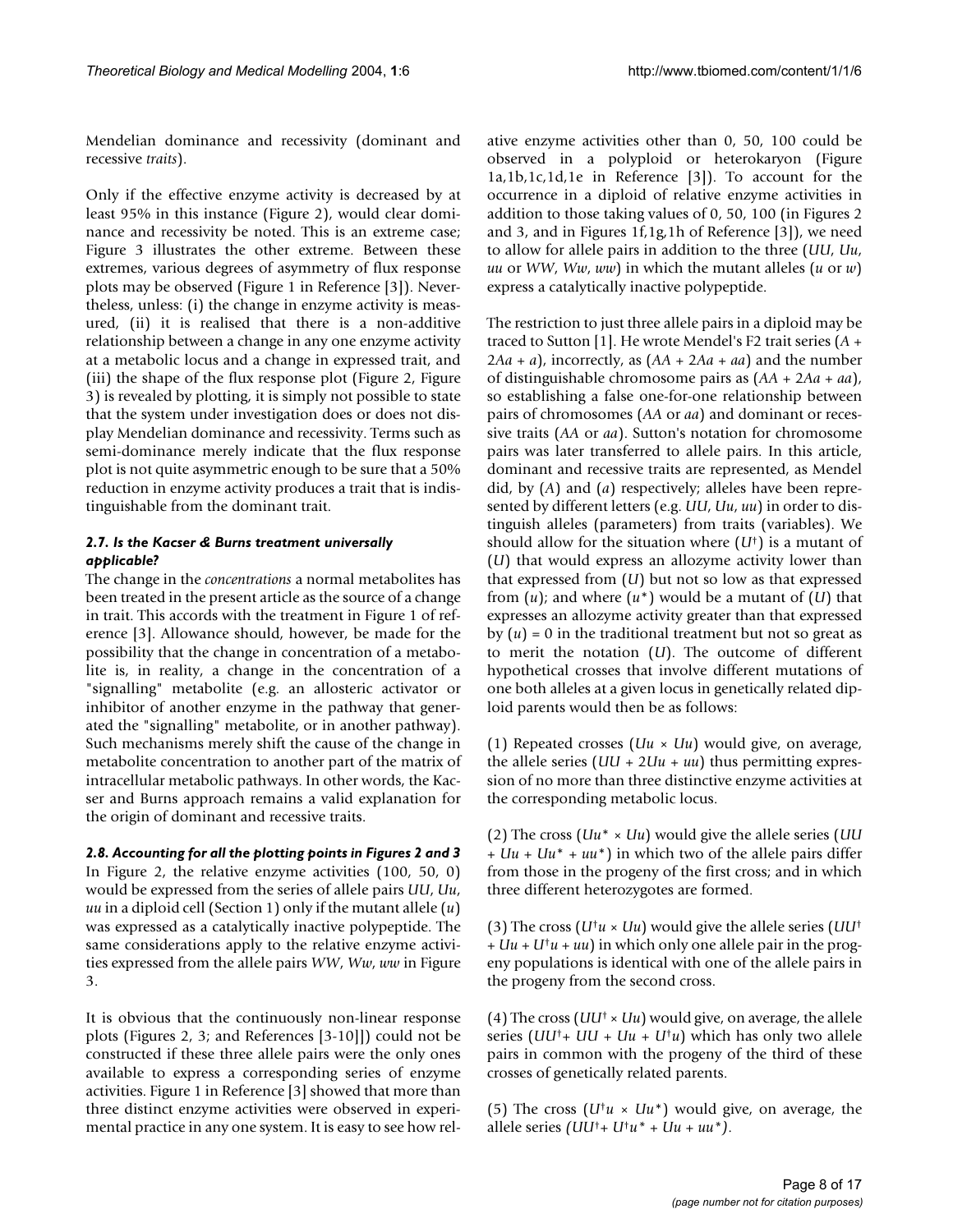In the second and fourth crosses it was assumed that the two heterozygous parents did possess exactly the same normal allele (*U*) at this particular locus so, among their progeny, the allele pair (*UU*) occurred. Analogously, among the progeny from the third cross, the allele pair (*uu*) occurred. But, importantly, in each of crosses (2), (3) and (4) three different heterozygotes occurred in each progeny population (a heterozygote is defined in a diploid by the occurrence of allele pairs other than those represented here by *UU* or *uu*). The allele pairs in the heterozygotes in any one progeny population of these crosses (2), (3) and (4) are not all identical with those in the progeny of another of these crosses. The parents in the fifth cross did not share an identical allele; no two alleles of a pair are then identical in the progeny. The allele pair (*Uu*) occurs in all of the progeny of these five crosses but only because one of two parents carried this allele pair or because one parent carried allele (*U*) and the other carried allele (*u*).

Cross (1) typifies events in self-fertilising organisms but is not typical of sexual reproduction in other organisms (cf Figure [2](#page-1-0) in reference [1]). Male and female parents that are *identically* heterozygous at any locus must be rare. Crosses (2)-(5) between two heterozygous parents will produce, under the circumstances noted above, truly homozygous allele pairs (such as *UU* and *uu*) but they will also produce, on average, three different heterozygotes among their progeny (four heterozygotes in the fifth cross).

The consequences are then as follows: From each locus in a diploid cell that expresses catalytic polypeptides, allozymes (pairs of enzymes) will be expressed; one from the gamete donated by the male parent the other from the gamete donated by the female parent. For simplicity, it will be assumed here that the combined allozyme activity at each catalytic locus in the metabolic pathways of the cell is the sum of the activities the two allozymes at each such locus.

The traditional allele series (*UU* + 2*Uu* + *uu*) in a diploid will then generate the enzyme series (*EE* + 2*Ee* + *ee*) at one metabolic locus in different, genetically related, individuals. This enzyme series provides two extreme combined allozyme activities, namely 100% (*EE*) and 0% (*ee*). There are no allele pairs at this locus that could provide <0% or >100% enzyme activity. All other allele pairs, e.g. (*UU*†), (*U*†*u*), (*U*†*u\**), (*Uu\**), (*uu\**), would provide combined allozyme activities that lie between the 100% and 0% values just described. Only if *(u)* happens to be a null mutant, will the heterozyote (*Uu*) express a single enzyme activity (*v*) equal to 50% of the maximum available from (*UU*). Only in this circumstance will the allele pair (*uu*) express two inactive polypeptides; the enzyme activity will

then be zero at a metabolic locus and a "metabolic block" will occur at that locus.

Assembling the data from, for example, the second and third of the three hypothetical crosses between the genetically related parents described above gives an allele series (*UU*, *UU*†, *U*†*u*, *Uu*, *Uu*\*, *uu\*, uu*). They would contribute seven different allozyme pairs (*EE*, *EE*†, *E*†*e*, *Ee*, *Ee\**, *ee*\*, *ee*) at one metabolic locus and seven different, single, enzyme activities (*v*), one from each pair of allozymes. Given a range of enzyme activities in excess of the traditional three, a sufficient number of co-ordinates will be available to establish a continuously non-additive plot of the response of one defined flux (*J*) against changes in enzyme activity (*v*) at one metabolic locus in genetically related cells or organisms (Figures [2,](#page-1-0) 3). There is no guarantee that all of these mutants will be generated in every case but since (*U*†) and (*u\**) each represent only one of several possible mutations of allele (*U*), we may be reasonably confident of observing traits expressed from allele pairs in addition to, or instead of, those expressed from the two traditional mutant pairs (*Uu*) and (*uu*). Assembling sets of enzyme activity and flux (or metabolite concentration) data from the progeny of different but genetically related parents then creates the non-linear flux response plots illustrated in Figures [2](#page-1-0) and 3. All plotting points in the idealised Figures [2](#page-1-0) and 3 should be regarded as tokens for the experimental plots published earlier [3].

This simple explanation for the occurrence of more than three co-ordinates for a plot of flux response against changes in enzyme activity (or gene dose) means that it is no longer acceptable to base arguments and conclusions on the assumed presence of only one heterozgote (*Uu*) in a diploid allele series at a locus, and on only one corresponding hybrid trait. Furthermore, statements that all heterozygotes express 50% (and only 50%) of the phenotype expressed from the homozygous wild-type are based on the false idea that the mutant allele (*u*) always produces a totally inactive enzyme. Figures 1a,1b,1c,1d,1e,1f,1g,1h of Reference [3] depended upon the availability of 5, 6 or 7 plotting points relating the flux response to experimentally determined changes in enzyme activity (effectively to changes in allele constitution at a locus). In addition to the traditional heterozygote (*Uu*), there must be a number of heterozygotes (e.g. *UU*†, *U*†*u*, *Uu*\*, *uu\**), and a corresponding a range of enzyme activities (*v*), that account for the response of a flux (*J*) to a change in enzyme activity at one metabolic locus (Figures 1, [2,](#page-1-0) 3). In Figure [2](#page-1-0), some of these additional heterozygotes will establish the asymptote of the flux response plot. The trait expressed from any such heterozygote would be indistinguishable from the trait expressed from the normal allele pair (*UU*); they could have accounted for the occurrence of Mendel's hybrids (*Aa*) which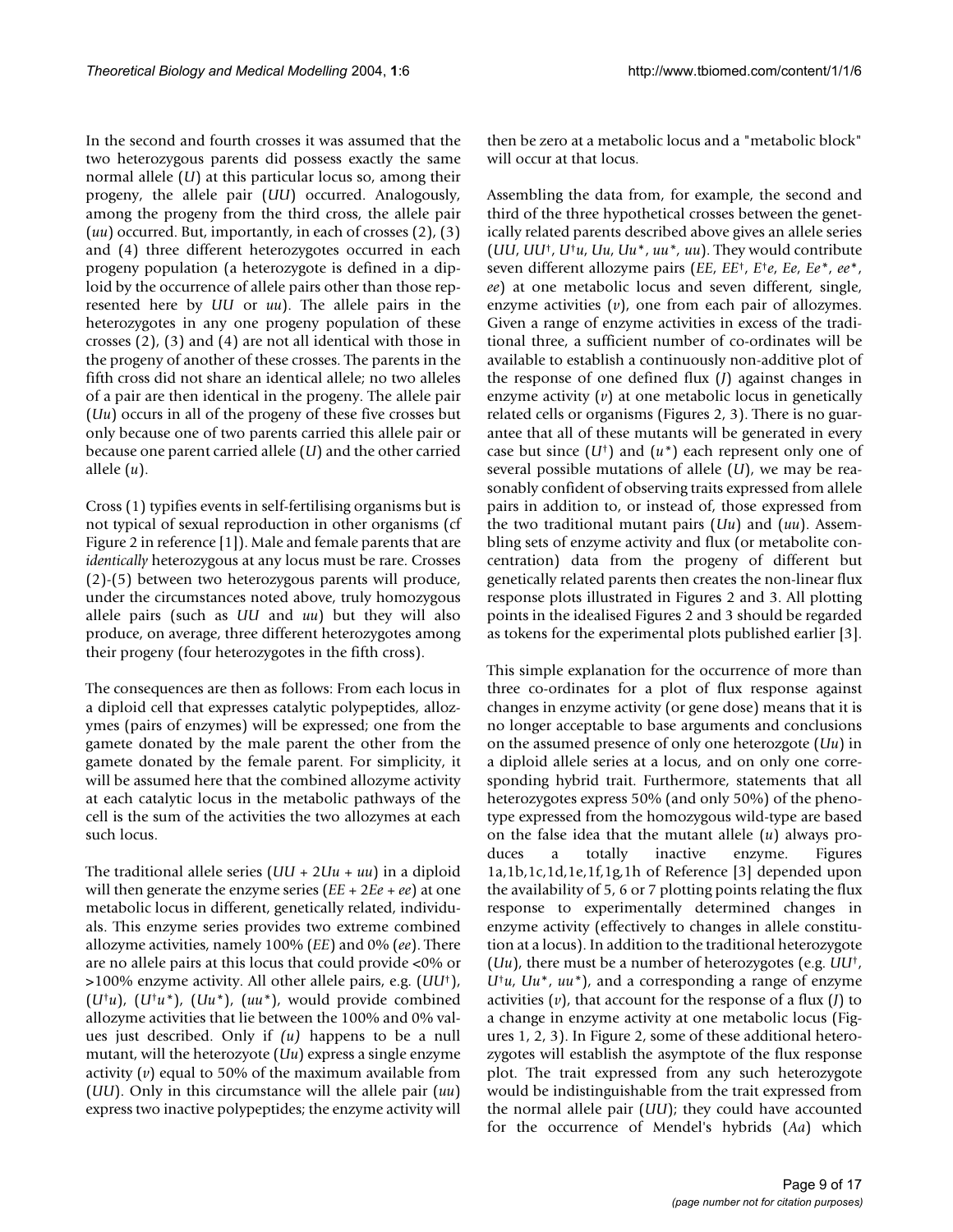appeared to display only the dominant trait (*A*). This is further evidence that the traditional treatment of elementary Mendelian genetics is inadequate and misleading [1].

# **3. Quantifiable differences between any two forms of a trait**

Differences in traits are generally and usefully described by qualitative terms:

hirsute/bald; red flowers/white flowers; lithe/obese; muscular/"skinny"; slow/fleet; albino/black. Such descriptive terms do, however, disguise the obvious fact these apparently qualitative differences in outward appearance are based on quantitative differences in the concentrations of molecular products that contribute to the outward appearance or function of a cell or organism.

These comments apply to the apparently qualitative differences examined by Mendel (Table 1 in reference [1]) and to those traits forms typified by a trait series (*A* + 2*H* + *a*) where (*A*) indicates the dominant trait form, (*a*) the recessive trait form and (*H*) a hybrid trait that may be indistinguishable (Figure [2](#page-1-0)) from the dominant traits (*A*) or distinguishable (Figure 3) from the dominant trait (*B*).

It should not therefore be supposed that the paper by Kacser and Burns [3] provided an explanation only for the occurrence of qualitative differences between any two traits. On the contrary, a continuously variable response of each of several defined fluxes was brought about when mutations of alleles at one locus changed the activity of one enzyme in a metabolic pathway (or when changes in gene dose changed the concentration and thus the activity of one enzyme in a metabolic pathway).

The flux responses were labelled "Flux to arginine", "Flux to biomass", "Flux to melanin", "Flux to products", "Flux to DNA repair" (Figure 1 in reference [3]). The molecular *compositions* of "arginine", "biomass", "melanin", and "products" (of ethanol metabolism) were not changed. Their *concentrations* were changed as graded mutations at a gene locus caused graded changes in one enzyme activity in those pathways that created arginine, biomass, melanin, or the products (of ethanol metabolism). Similarly, a change in the "flux to DNA repair" was achieved by graded increases in the dose of the gene specifying the synthesis of the "repair enzyme" that excises covalently-linked adjacent thymines in DNA and allows incorporation of thymidine in place of the excised pyrimidines. This "repair enzyme" activity is absent in *Xeroderma pigmentosum* patients.

Additional examples of quantitative changes in the concentration of molecular components of a trait will be found in other publications [[5](#page-15-0)-11]. None of these changes provide any justification for representing a trait by twinned letters, e.g. (*AA*) or (*aa*). The single letters (*A*) and (*a*) stood for qualitative differences in trait form in Mendel's work; they stand equally well for quantitative changes in a trait in modern work. The non-linear response plots of Kacser and Burns [3] apply to quantitative and to apparently qualitative changes in the phenotype that arise from mutations of any one enzyme at a metabolic locus in a biochemical pathway.

# **4. Implications of the systemic approach of Kacser and Burns [3]**

Figure [2](#page-1-0) shows the response of the phenotype to changes in enzyme activity at a metabolic locus or to changes in gene dose at the corresponding gene locus. It follows, if the response plot takes this form, that *increasing* the dose of this particular gene in a wild-type haploid cell (or the dose of the normal homozygous alleles in a wild-type diploid or polyploid cell) is unlikely to produce a detectable change in the phenotype (e.g. an increase in the concentration of the trait component produced by a metabolic pathway; or a change in cell function associated with that pathway). It was demonstrated that it was necessary, under these circumstances, to increase concurrently the gene dose at each of no fewer than five loci if significant increases in the flux (and in the concentration of metabolic product) was to be achieved [\[5\]](#page-15-0). The systemic approach to a rational explanation of the origins of dominant and recessive traits [3] has obvious implications for biotechnologists.

Figure [2](#page-1-0) (representing several plots in Reference [3]) also suggests that somatic recessive conditions (in contrast to so-called dominant conditions) could be ameliorated by partial gene replacement therapy. Experiments in the cystic fibrosis mouse model support this suggestion [7]; they show that the systemic approach to the origins of dominant and recessive traits has implications for medical genetics.

It was pointed out (section 2.6) that substantial *decreases* in the dose of normal alleles at any one locus (or in the enzyme activity at the corresponding metabolic locus) may not elicit detectable changes in the trait(s) of the cell. In other words, given a response plot approximating to that shown in Figure [2](#page-1-0), traits – including associated cell functions – are inherently buffered against substantial increases or decreases in the dose of any one gene, or against substantial changes in enzyme activity at the corresponding metabolic locus. This appears to be the probable origin of the so-called "robustness" or buffering of chemotaxis against changes in enzyme kinetic constants [12-15].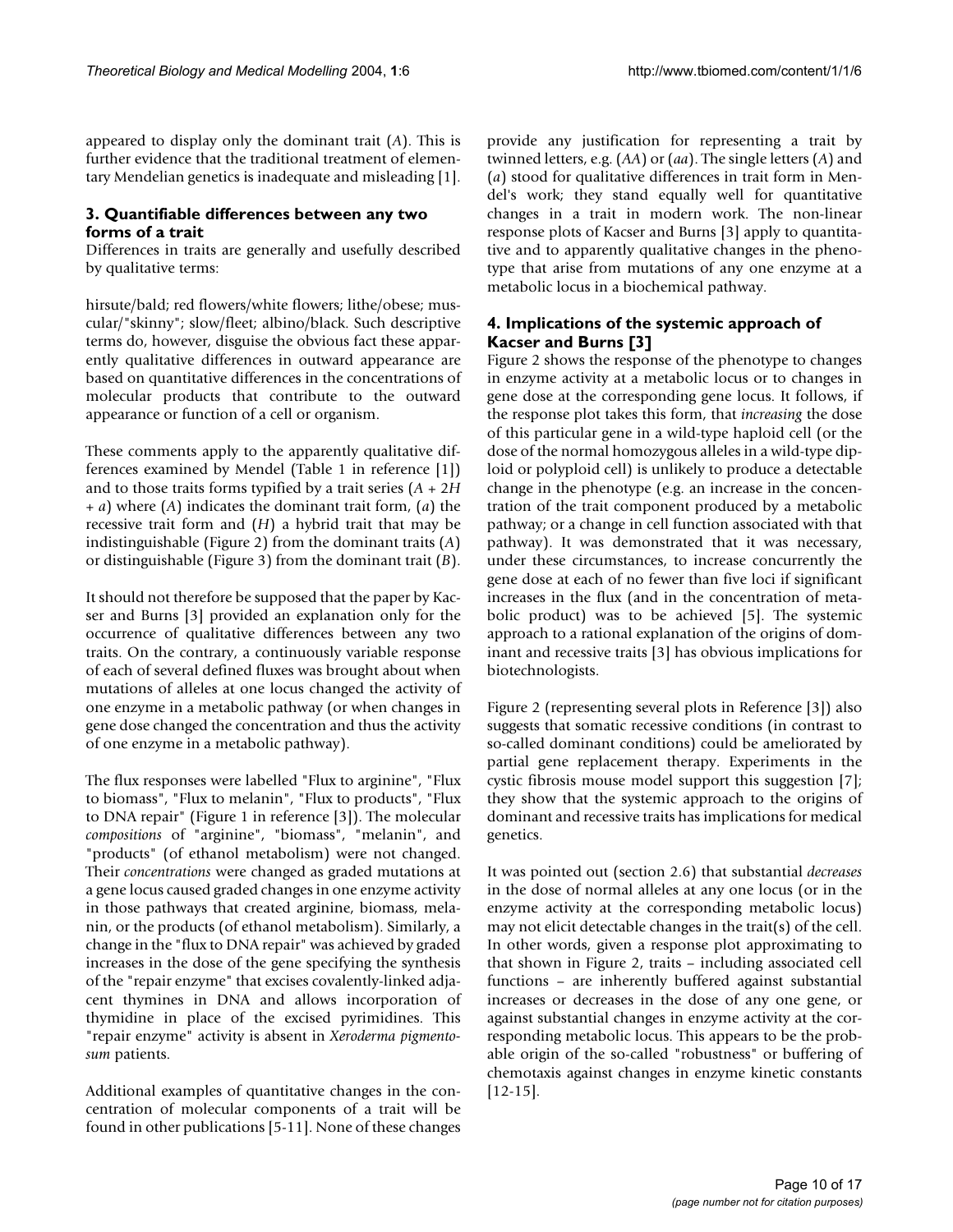

Accounting for the occurrence of pleiotropy. One unbranched pathway is coupled to another by a conserved metabolite pair *p* and *q*. Such coupling is not uncommon in cellular systems and is one source of pleiotropy. Mutation of any one enzyme in one pathway will affect both fluxes (*J* a and *J* b) to a trait component and the concentrations of those trait components. See also Figure 5. Figure 4, like Figure 1, illustrates the need to adopt a systemic approach in attempts to understand the responses of a metabolising system to changes in any enzyme activity brought about by mutation.

This proposed explanation for metabolic buffering is quite general; it does not depend on the particular kinetic mechanisms that have been suggested to account for this buffering [12]; it also suggests that there is no need to postulate the presence of diagnostic "biological circuits" as the source of this buffering of the phenotype against mutations at a single locus.

Attempts to improve the concentration of metabolic products by increasing the gene dose at one locus above that available in the wild-type or normal cell could be successful, at least to some self-limiting extent, if a response plot like Figure 3 applies. Induced synthesis of one membranelocated enzyme activity to between 20% and 600% of wild-type activity illustrates the possibility [8]. In this instance, plots like Figure 3 applied only to changes in the uptake and phosphorylation of  $\alpha$ -methyl glucoside; changes in growth rates and glucose oxidation gave response plots like Figure [2](#page-1-0). The explanation for the difference may lie in the suggestion [3] that shorter pathways will yield response plots like Figure 3, while the longer the pathway, the more likely is it that markedly asymmetric plots like Figure [2](#page-1-0) will be observed.

## **5. Expansions of the present treatment** *5.1. Why mutating one enzyme in a metabolic pathway may alter more than one trait; and mutating more than one enzyme may annul these changes in more than one trait*

If the explanation for the origin of dominant and recessive traits depends on realising that fluxing metabolic pathways generate the molecular components of all traits, and that mutating any one enzyme in these pathways alters the flux and the concentrations of those normal metabolic products that are molecular components of a trait, other

genetic phenomena could perhaps also be explained. Only two of the thirteen texts surveyed [1] gave a definition, in their glossaries, of pleiotropy and epistasis. Both agreed that pleiotropy was a phenomenon where a change at one gene locus brought about a change in more than one trait. Both attributed epistasis to an interaction between genes or their alleles. Neither of these descriptions of pleiotropy and epistasis is particularly revealing.

The following account, like those preceding it, does not depend on the fiction that all mutations generate inactive enzymes. Figure 1 is elaborated as shown in Figure 4. One pathway, like that shown in Figure 1, is now coupled to another analogous pathway by the conserved metabolite pair  $(p, q)$ . The sum of the concentrations of  $(p)$  and  $(q)$  is constant (is conserved) but the ratio of the two concentrations (*p*/*q*) is a free variable. All the characteristics of the metabolic system in Figure 1 (Section 2), apply to each of the two fluxing pathways in Figure 4. Claims in the biochemical literature in the past that changes in the ratio (*p/ q*) controlled metabolic fluxes were and remain untenable; one variable of a system cannot be said to control another variable of the system.

Figure 1 may also be elaborated as shown in Figure 5. An input flux from  $X_1$  to  $S_4$  divides into two output fluxes [16]. Of the input flux, a proportion  $(\alpha)$  enters one of the two output fluxes  $(J_a)$  and a proportion (1-α) enters the other output flux  $(J_b)$ . The magnitude of  $(α)$  is determined by the magnitudes of the activities of all the enzymes of the metabolic system; ( $\alpha$ ) is a systemic characteristic [17]. Again, all the characteristics of the model metabolic system in Figure 1 (Section 2), apply to each of the two pathways that generate fluxes  $J_a$  and  $J_b$  shown in Figure 5.

## *5.2. The origin of pleiotropy explained*

It will be obvious that a mutation of any one enzyme in either of the two pathways of Figure 4 will cause changes in the fluxes through both of the coupled pathways (and the concentrations of metabolites in both pathways). Similarly, a mutation in any one enzyme of the input flux of Figure 5 will affect the concentrations of metabolites in both output fluxes  $J_a$  and  $J_b$ . Pleiotropy (a change in more than one trait as a consequence of a single mutation), when it is detected, is thus seen to depend on mutating an enzyme within a metabolic pathway, on the consequential changes in metabolite concentrations, and on the structure and interdependence of biochemical pathways. Only if one of the enzymes in the input pathway shows zero activity will both output fluxes  $(J_a$  and  $J_b$ ) cease (Figure 5).

## *5.3. The origin of epistasis explained*

Given a steady input flux from  $X_1$  to  $S_4$  (Figure 5), a mutation of one of the enzymes  $(E_{5a}, E_{6a})$  or any other enzyme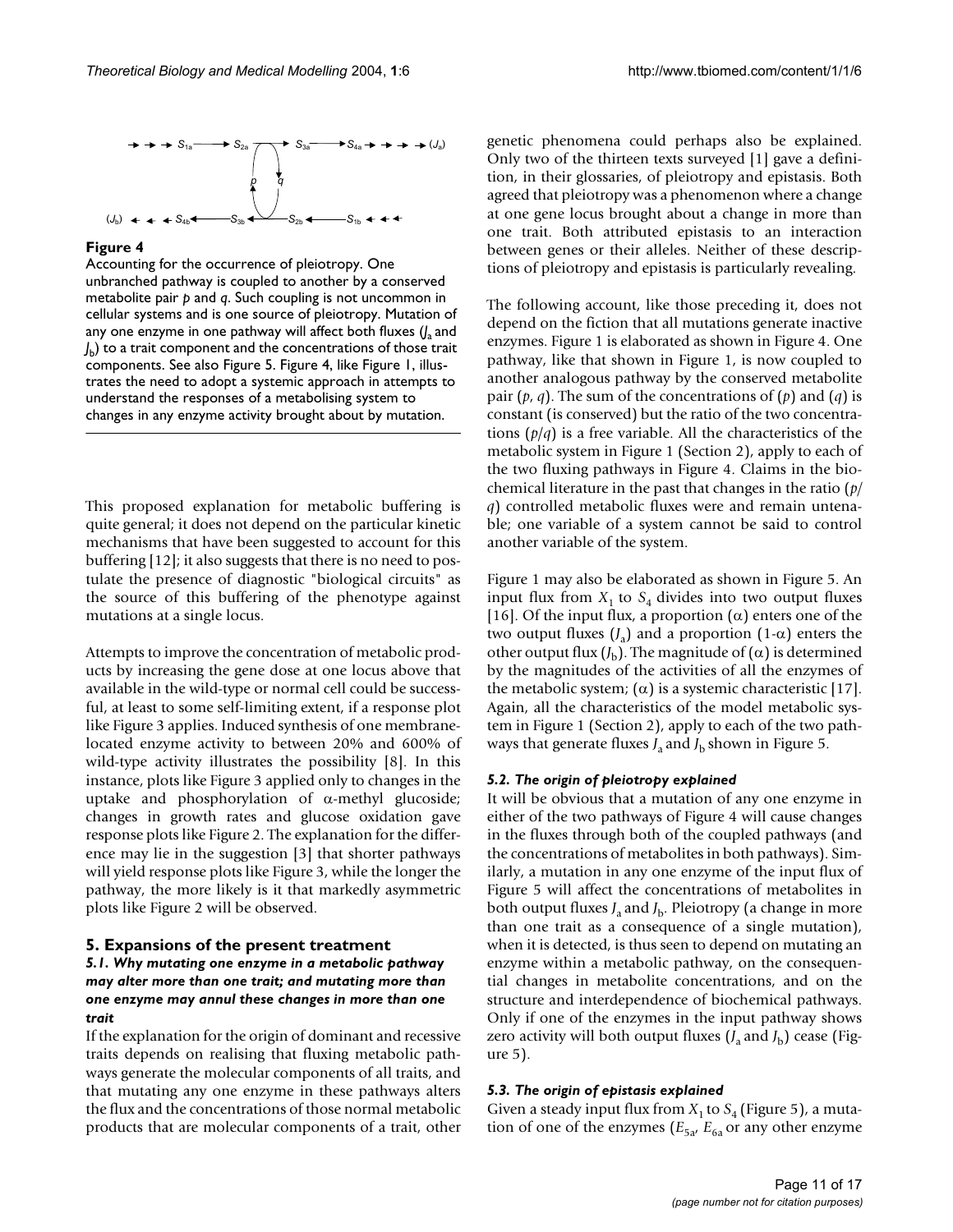

Accounting for the occurrence of pleiotropy and epistasis. Mutation of any one of enzymes  $E_2$ ,  $E_3$ ,  $E_4$  would affect both fluxes  $\int_{\rm a}$  and  $\int_{\rm b}$  to separate trait components. Mutation of any one of enzymes  $E_{5a}$ ,  $E_{6a}$ , etc would decrease flux  $\int_a$  to a trait component but increase  $J_{\rm b}$  to another trait component; the concentrations of trait components in pathway *J* a would decrease, those in pathway *J* b would increase. Epistasis would occur if a subsequent mutation occurred in any one of enzymes  $E_{5b}$ ,  $E_{6b}$  etc. A branched metabolic pathway is thus a potential source of pleiotropy and epistasis; see the text for further discussion. This diagram, like that in Figure 4, emphasises the importance of adopting a systemic approach in understanding the potential effect, on a trait or traits, of a mutation in any one enzyme in enzyme-catalysed systems.

in this output limb) would decrease flux  $J<sub>a</sub>$  and increase flux  $J<sub>b</sub>$ . The concentrations of metabolites in pathway  $J<sub>a</sub>$ would decrease and those in pathway  $J<sub>b</sub>$  would increase, a further example of a pleiotropic response to a single mutation. But suppose that, following the mutation of  $E_{5a}$ , a mutation occurred in  $E_{6b}$  or any other enzyme in this alternative output limb. Clearly, the effect of the first mutation on the cell characteristics would be at least partly nullified by the second mutation – a phenomenon known as epistasis and sometimes attributed in genetic texts to an interaction between genes but shown here to depend on mutations of one or more enzymes, and on the structure and interdependence of metabolic pathways. Only if the activity of one of the enzymes in one of the two output pathways is diminished to zero by mutation, will the products of that output limb downstream from the mutation be lost.

If the fluxes proceeded in the opposite direction to that shown in Figure 5 (so that two pathways merged into one), mutation of an enzyme in one of the input fluxes followed by a mutation of an enzyme in the other input pathway could again elicit epistatic responses in the system.

#### *5.4. Are pleiotropy and epistasis always detectable?*

Particular but common metabolic structures (Figures 4, 5) provide the potential for pleiotropy and epistasis; i.e. changes in concentrations of normal metabolites when an

enzyme is mutated within a metabolic pathway. Whether pleiotropy or epistasis is detected, or not, will depend on the severity of the mutation and on the nature of the flux response plots (Figures [2](#page-1-0), 3) as demonstrated in section 2.

#### *5.5. Biochemistry and genetics are not separable topics*

Beadle and Tatum [18] isolated a series of mutants of *Neurospora crassa* and tested their ability to grow on basal medium or on basal medium supplemented with different metabolites or cofactors. Wild-type *Neurospora crassa* grew on basal medium. Different isolated mutants would grow only if the basal medium was supplemented with the specific product of an enzyme rendered partially or fully inactive in one of the mutants. These brilliant observations led to the paradigm "one gene, one function" [19,20], later to "one gene, one enzyme". These observations [18] made explicit what was implied by the observations of Garrod [21-24]] on inborn errors of metabolism namely: metabolism is catalysed by a sequence (or system) of different enzymes; and a sufficient decrease (by mutation) in the activity of any one enzyme may cause a change in the trait(s) or characteristic(s) of the system (e.g. the ability to grow, to accumulate cell mass [18]).

Beadle [20] expressed surprise that Garrod's work had received so little attention. He wrote: "It is a fact both of interest and historical importance that for many years Garrod's book had little influence on genetics. It was widely known and cited by biochemists, and many geneticists in the first two decades of the century knew of it and the cases so beautifully described in it. Yet in the standard textbooks written in the twenties and thirties - - - - few mention its cases or even give a reference to it. I have often wondered why this was so. I suppose most geneticists were not yet inclined to think of hereditary traits in chemical terms. Certainly, biochemists with a few notable exceptions such as the Onslows, Gortner and Haldane were not keenly aware of the intimate way in which genes direct the reactions of living systems that were the subject of their science."

This lack of attention to the implications of Garrod's work is all the more surprising when it is recalled that Bateson [[25], p.133] pointed out that alkaptonuria (a change in concentration of the normal metabolite, homogentisic acid, and one of Garrod's inborn errors of metabolism) was an example of a Mendelian recessive trait or character; see also [[26], p.19]. In other words, some important aspects of genetics depended on recognising the role of changes in an enzyme activity, within a metabolic system, in effecting a change in a trait.

The aphorism "one gene, one enzyme" was refined to "one allele, one polypeptide" after the elucidation of the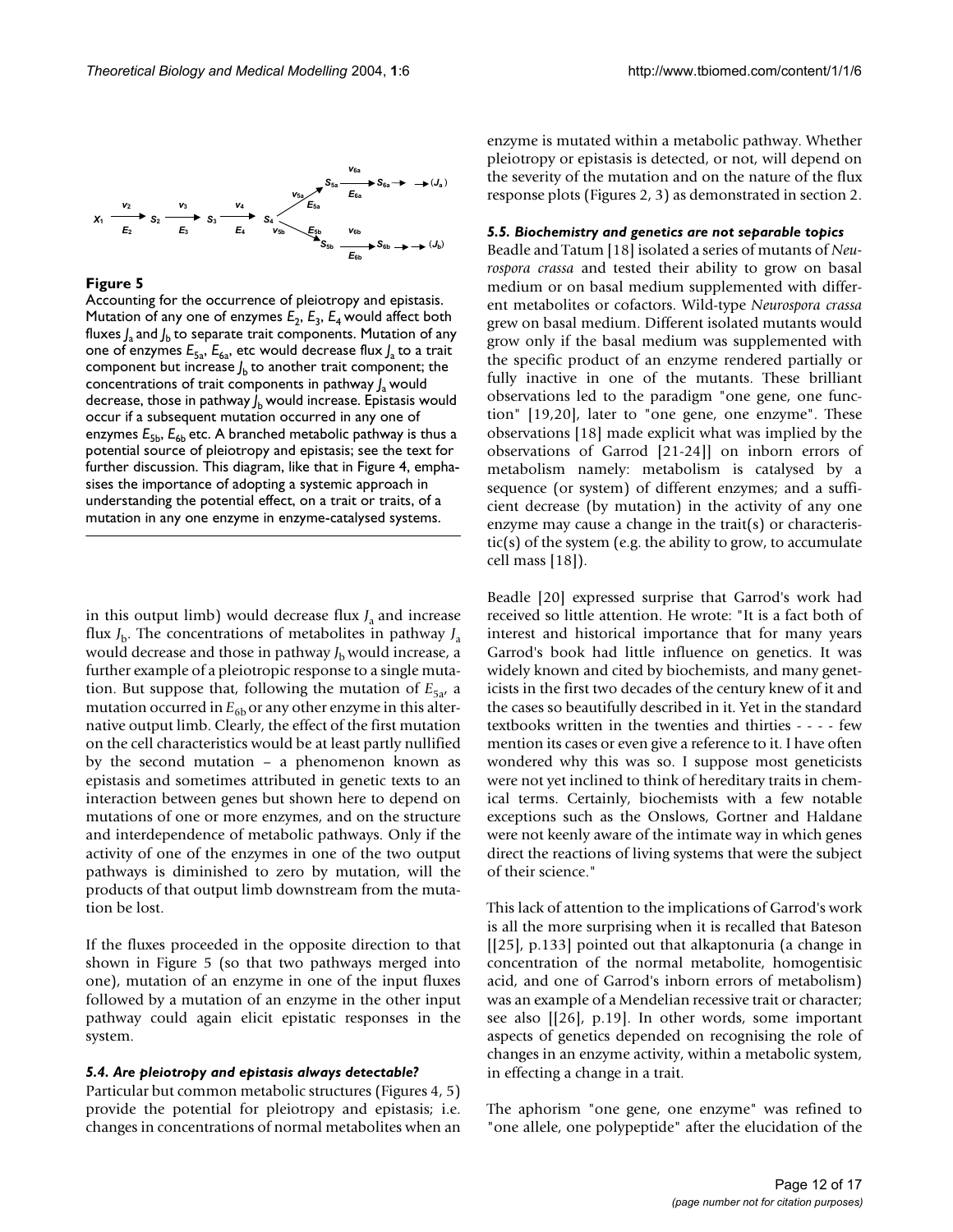structure of DNA [27,28] and the rapid advances made in the next 10 or 15 years in elucidating the mechanisms of expression of diploid alleles as pairs of polypeptides or proteins [29-32]] most of which are enzymes [3,4]. These more recent discoveries (Figure [6\)](#page-4-0) emphasise what was implied by the work of Beadle and Tatum [18]: the molecular components of dominant and recessive traits or characteristics, in all biological forms, are generated by fluxing metabolic pathways catalysed by sequences or systems of enzymes. Dominant and recessive traits are not the direct product of the expression of alleles as suggested by the currently favoured explanation of Mendel's observations (Figure [2](#page-1-0) in Reference [1]); they are produced *indirectly* by a system of enzymes (Figures 1, 4, 5, [6](#page-4-0)).

Figure [6](#page-4-0) depicts the direct relationship between any one gene (g1, g2, g3, g4) and the synthesis of individual polypeptides ( $P_1$ ,  $P_2$ ,  $P_3$ ,  $P_4$ ) most of which, but not all, are enzymes  $(E_1, E_2, E_3, E_4)$ . All polypeptides, catalytic and non-catalytic, are synthesised in this way.

 $X_1$ ,  $X_2$  and  $X_3$  in Figure [6](#page-4-0) are immediately identified as extracellular parameters of a cell system.  $X_3$  stands for those substrates that lead, through a series of enzyme-catalysed reactions, to the synthesis of nucleoside triphosphates (NTPs) and their subsequent incorporation into mRNA. Note that mRNA is a terminal product of this pathway. It is a coding entity, a proxy for DNA. Each mRNA specifies the order of incorporation of individual amino acids into a polypeptide, but no individual mRNA molecule participates as a substrate in the subsequent steps of the catalysed formation of a polypeptide. The control of the overall expression of a gene as a polypeptide is therefore necessarily treated in Metabolic Control Analysis as a cascade of two fluxing metabolic pathways, one that starts at  $X_3$ , the other that starts at  $X_2$  [33].

 $X_2$  stands for those extracellular substrates that lead, through a series of enzyme-catalysed reactions, to the synthesis *de novo* of amino acids (AAs) and their subsequent incorporation, along with any existing amino acids, into a polypeptide (P). In a haploid cell, one polypeptide is synthesised from each gene locus. In a diploid, one polypeptide is synthesised from each of two alleles at a gene locus. If these pairs of polypeptides are catalytically active, each enzyme in a diploid cell  $(E_1, E_2, E_3,$  etc) consists of a pair of allozymes, one of each pair specified by the allele derived from the male parent, the other specified by allele derived from the female parent. Each pair of allozymes, whether normal or mutated, exhibits only one measurable activity (*v*) at a catalytic locus in a metabolic pathway. If the pairs of polypeptides (P) synthesised by a diploid cell are *not* catalytically active they will not, of course, play a direct role in catalysing a metabolic pathway. They may

have other important functions (e.g. as hormones) and may be components of traits.

 $X<sub>1</sub>$  stands for all those initial extracellular substrates feeding the matrix of inter-dependent biochemical pathways that typify all functioning cells. It is these pathways that generate the non-protein, non-polyribonucleotide, molecular products of all cell traits.

Each of these three major fluxing pathways (Figure [6](#page-4-0)) is catalysed by a succession of enzyme-catalysed reactions as shown in Figure 1. The flux through any one of these pathways will respond to a mutation of any one enzyme in the pathway as shown in Figures [2,](#page-1-0) 3; any change in these fluxes could change the concentrations of the intermediate metabolites or the final product (section 2.3); but, provided mutations do not alter the specificity of an enzyme, they will not change the existing molecular structure or composition of these metabolites.

Most attention is concentrated on the pathway initiated by  $X_1$  for the simple reason that this pathway stands for all the matrix of interdependent biochemical fluxes that generate such a wide range of the non-protein (and nonpolyribonucleotide) molecular components of cell traits (e.g. skin pigments, membrane lipids, chlorophyll, xanthocyanins, non-peptide hormones, neural transmitters, chitin, serum cholesterol, peptidoglycans, etc, etc).

If any one of the three major pathways shown in Figure [6](#page-4-0) is coupled to another pathway (Figure 4) or contains a branch (Figure 5) there will be, potentially detectable, pleiotropic and epistatic responses to mutations of any of the pathway enzymes (section 5.3). Such pathway coupling and branching is a common feature of the pathways that start with one of the extracellular substrates typified by  $X_1$ .

If the implications of the work of Beadle and Tatum [18] were not fully realised at the time, Figure [6](#page-4-0) might have suggested that a fresh approach to an understanding of the origins of dominant and recessive traits was needed. The currently favoured explanation for Mendel's findings ([1], Figure [2](#page-1-0)) does not take account of the biochemical pathways of the synthesis of enzymes (Figure [6](#page-4-0)) established 30–40 years ago, does not acknowledge that the molecular components of all traits are synthesised by systems of enzymes, does not take account of the change in concentration of molecular components of traits when any one enzyme is mutated, and fails to distinguish the system parameters (alleles) from the system variables (traits).

Note that changes in the concentrations of external metabolites (whether they are substrates like  $X_1$ ,  $X_2$ ,  $X_3$ in Figure [6,](#page-4-0) or extracellular inhibitors or activators of intrac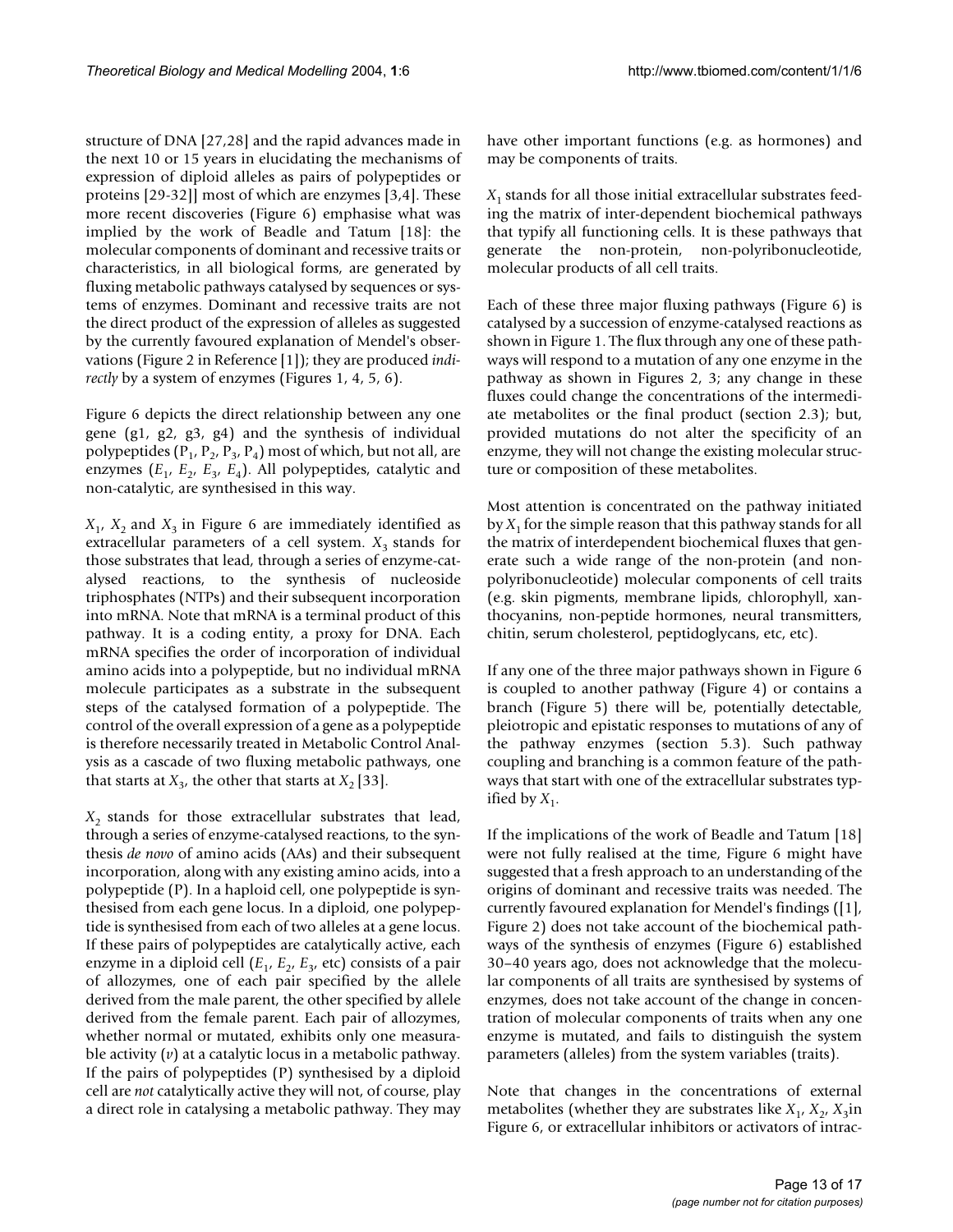ellular enzymes) may effect changes in intracellular metabolism and consequently modify the effects of a mutation. This topic is not immediately relevant in the present article but is a notable feature of Metabolic Control Analysis. Descriptions of the role of the Combined Response Coefficient (*R*) in permitting extracellular effectors to modulate intracellular metabolism (and thus the effects of a mutation) will be found elsewhere [11,34- 36].

If pleiotropic and epistatic responses to a mutation are as common as is suggested (sections 5.1–5.4), the question then arises: how do we account for Mendelian segregation of traits during sexual reproduction? The answer lies in the fact that a mutation at a biochemical locus, within the matrix of interdependent pathways, has its most obvious effect on the most closely associated pathways. Distant pathways (on the scale of cellular dimensions) will be less obviously affected. Kacser and Burns (Reference [3], p.649) pointed out that "This apparent independence of most characters makes simple Mendelian genetics possible, but conceals the fact that there is universal pleiotropy. All characters should be viewed as 'quantitative' since, in principle, variation anywhere in the genome affects every character." Section 3 in the present article emphasised the importance of quantitative changes in cell traits. The considerations in this paragraph are germane to the apparent absence of a detectable change of phenotype in some socalled 'knock-out' experiments.

# **6. Conditions that must be met to explain dominance and recessivity**

The explanation advocated in this article for the origins of dominant and recessive traits from normal and mutant alleles in a diploid is based on:

(i) An obligatory distinction, by notation and nomenclature, between the variables (traits) and the parameters (alleles and enzymes) of genetic/biochemical systems.

(ii) The contention that the molecular components of all traits are the products of fluxing metabolic systems (Figures 1, 4, 5, [6\)](#page-4-0).

(iii) Experimental evidence for an inevitable non-linear response of a flux (through a metabolic system of enzymes) to graded changes in the activity of any one of those enzymes [3], evidence that is supported by a number of independent observations [[5](#page-15-0)-11].

(iv) A demonstration that dominant and recessive traits arise from changes in the concentration of the normal molecular components of a defined trait.

(v) The argument that changes in concentration of a trait component may nevertheless be revealed as a qualitative change in that trait.

(vi) A demonstration that both alleles (normal or mutant) at a locus in a diploid are generally expressed. If the normal allele expresses a catalytically active polypeptide, many mutants of this allele will express an enzyme with lower activity; a mutated enzyme with zero activity is an extreme case.

(vii) The demonstration that an explanation of Mendel's observations cannot be based on an allele series containing only three terms (e.g. *uu*, 2*uU*, *UU*) one of which is a unique heterozygote (*uU*).

(viii) A demonstration that dominant and recessive traits cannot be generated by those polypeptides that are not enzymes embedded in a system of enzymes.

(ix) Rejection of the unjustified traditional claim that a hybrid (*H*) expresses a dominant trait (*A*) because the (allegedly) recessive allele (*u*) in a heterozygote (*Uu*) is always completely ineffective or because the allegedly dominant allele (*U*) suppresses the allegedly recessive allele (*u*) in the heterozygote [1].

(x) Rejection of the traditional, unsubstantiated and implausible claim that one so-called dominant allele in a heterozygote is as effective as two such alleles in the wildtype cell [1].

It was also shown that pleiotropy and epistasis can be explained by taking a similar system approach to that used in explaining the origin of dominant and recessive traits.

It is then apparent that, to account rationally for Mendel's observations of dominant and recessive traits, a minimum of four conditions must be met.

(i) Alleles must be distinguished by notation, nomenclature and concept from traits; functions of components of the genotype must be distinguished from properties of components of the phenotype. Traits alone may be dominant or recessive.

(ii) Alleles cannot be called "dominant" or "recessive". (When alleles are so called, the flaws present in the current attempts to explain Mendel's observations will inevitably re-appear [1]).

(iii) It must be shown how dominant traits become distinguishable from recessive traits in the same cell or organism (Figure [2,](#page-1-0) 3).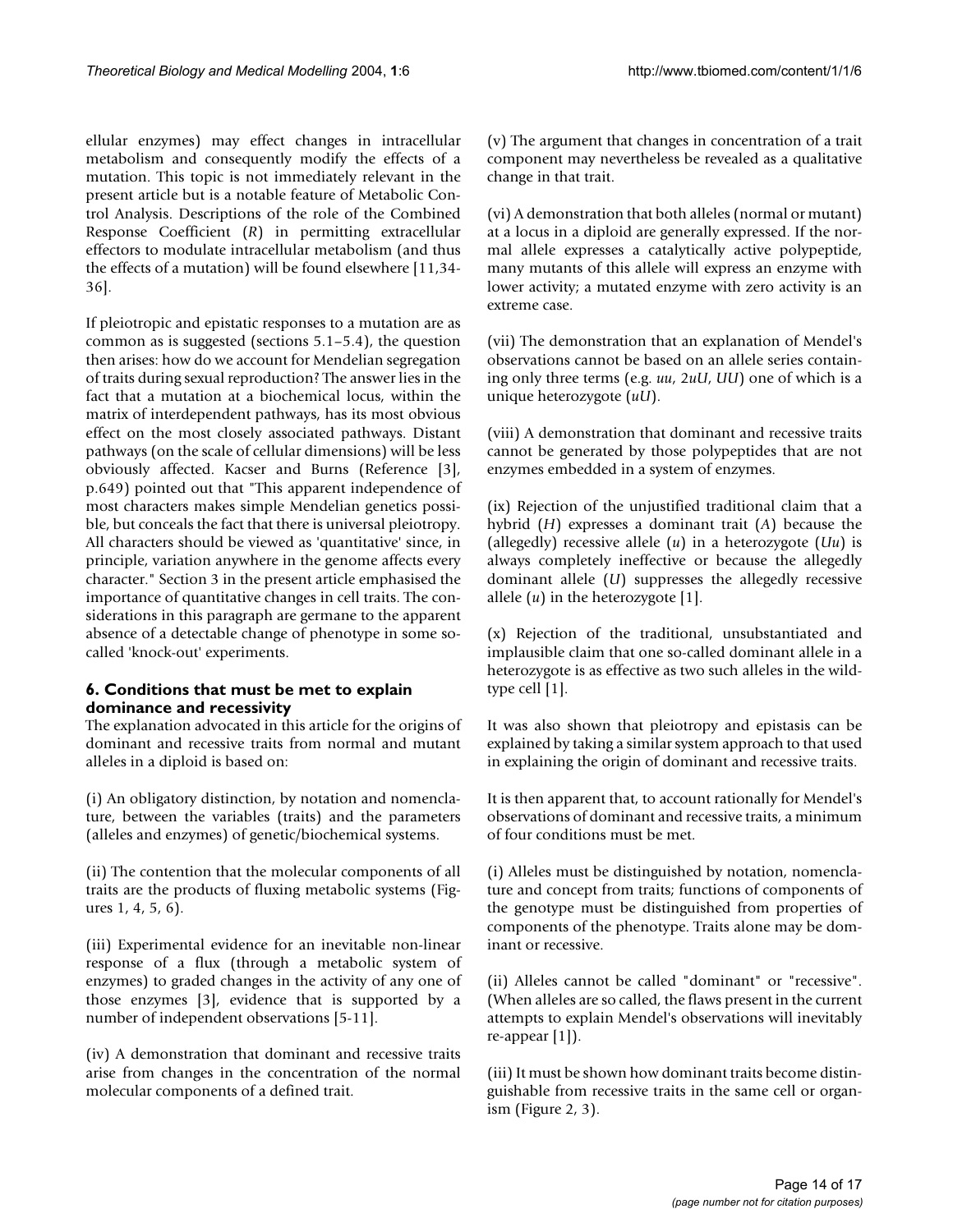(iv) It must be shown how a hybrid trait sometimes becomes indistinguishable from the dominant trait and sometimes does not (Figures [2](#page-1-0), 3). The first circumstance will account for Mendel's 3(dominant):1(recessive) trait ratio; the second for exceptions to this ratio.

If all four conditions are be met; the first two conditions must first be met. The treatment given in sections 2–5 meets each of these requirements.

# **7. Conclusions**

Kacser and Burns [3] provided the basis for a rational explanation for the *origin* of dominant and recessive traits that arose from mutations of alleles at any one gene locus in a diploid or polyploid cell (sections 2.3, 2.4). Inherent in this explanation, as set out above (sections 2.5, 2.6), are further explanations for the occurrence of the 3(dominant):1(recessive) trait ratio in some situations in a diploid (Figure [2\)](#page-1-0), for the absence of this trait ratio from other situations (Figure 3), for the absence of dominant and recessive traits in yet others and for the appearance of a blend of parental traits in some heterozygotes. These five demonstrations are internally consistent. In contrast to the currently favoured attempt to explain Mendel's results [1], no arbitrary assumptions are introduced (section 2.8) to explain how heterozygous allele pairs (e.g. *UU*†, *U*†*u*, *Uu*\*, *uu\**) may produce a trait that is indistinguishable from the trait expressed from the "homozygous" allele pairs (*UU*).

In other words, provided:

(a) all current misrepresentations of Mendel's paper [1] are first discarded,

(b) alleles are distinguished by notation and nomenclature from the traits they specify,

(c) alleles are regarded as normal or mutant (but not dominant or recessive), it is possible to provide a rational and internally consistent explanation for the origin of Mendel's dominant and recessive traits, for the occurrence of his 3:1 trait ratio, and for exceptions to these observations noted by later investigators. The same systemic approach is applicable to current problems in biotechnology and medical genetics (section 4). It also explains the origins of pleiotropy and epistasis (section 5); and challenges the assumption that a mutation in a non-catalytic protein provides an example of Mendel's dominant and recessive traits [1].

Mendel found, by experiment, that the proportions of plant forms in each of his F2 populations was represented by (*A* + 2*Aa* + *a*). In the present paper these proportions have been written as  $(A + 2H + a)$ . If the symbol  $(H)$  for a

hybrid in Figure [2](#page-1-0) is replaced mentally and temporarily by (*Aa*), it will be clear why Mendel postulated that his hybrids (*Aa*) displayed trait (*A*) and not trait (*a*). If the same exercise is repeated in Figure 3 by replacing (*H*) temporarily by (*Bb*), it will be clear why Mendel observed an anomalous blending of flower colours in the hybrids when he crossed parental bean plants bearing different flower colours.

The treatment of elementary Mendelian genetics advocated here is based on the work of Kacser and Burns [3]. So far as the present author is aware, that paper has not been described by any student textbook of "classical" or "molecular" genetics published in the intervening 23 years. Orr [37] did not see the full significance of the Kacser and Burns paper [3]. Darden [[38], p. 72] declared that "(trying) to unravel the complex relations between mutant alleles and enzymes (Kacser and Burns, 1981) - - is not a major research topic in genetics."

Several possible reasons for this failure to see the merits of the Kacser and Burns paper [3] may be worth consideration. They include:

(1) Persistent misrepresentations of Mendel's paper, and incorporation of these distortions into currently favoured explanations of Mendel's observations [1].

(2) A failure to recognise the consequences of not distinguishing between the function of the alleles and the properties of traits in attempting to explain Mendel's results. Normal and mutant alleles *specify* the kind (and order of incorporation) of amino acids into polypeptides (most but not all are enzymes). Dominance and recessivity are a reflection of changes in the *concentration(s)* of the molecular component(s) of a trait when an enzyme is mutated within a fluxing metabolic pathway.

(3) Tardy recognition of the need to adopt the systemic approach of Metabolic Control Analysis in explaining the response of the *variables* of a biological system to perturbations of the magnitude any one system *parameter*.

(4) A reluctance to accept a change in concepts even when currently accepted representations of Mendel's results are demonstrably untenable.

(5) Elucidation of the double helical structure of DNA (Figure [6\)](#page-4-0) and all that followed in the next 10–15 years imposed profound changes on genetics but was not perhaps always taken into account.

(6) A determination in some quarters to regard genetics as an autonomous subject. It has been obvious at least since the work of Beadle and Tatum [18] that such claims can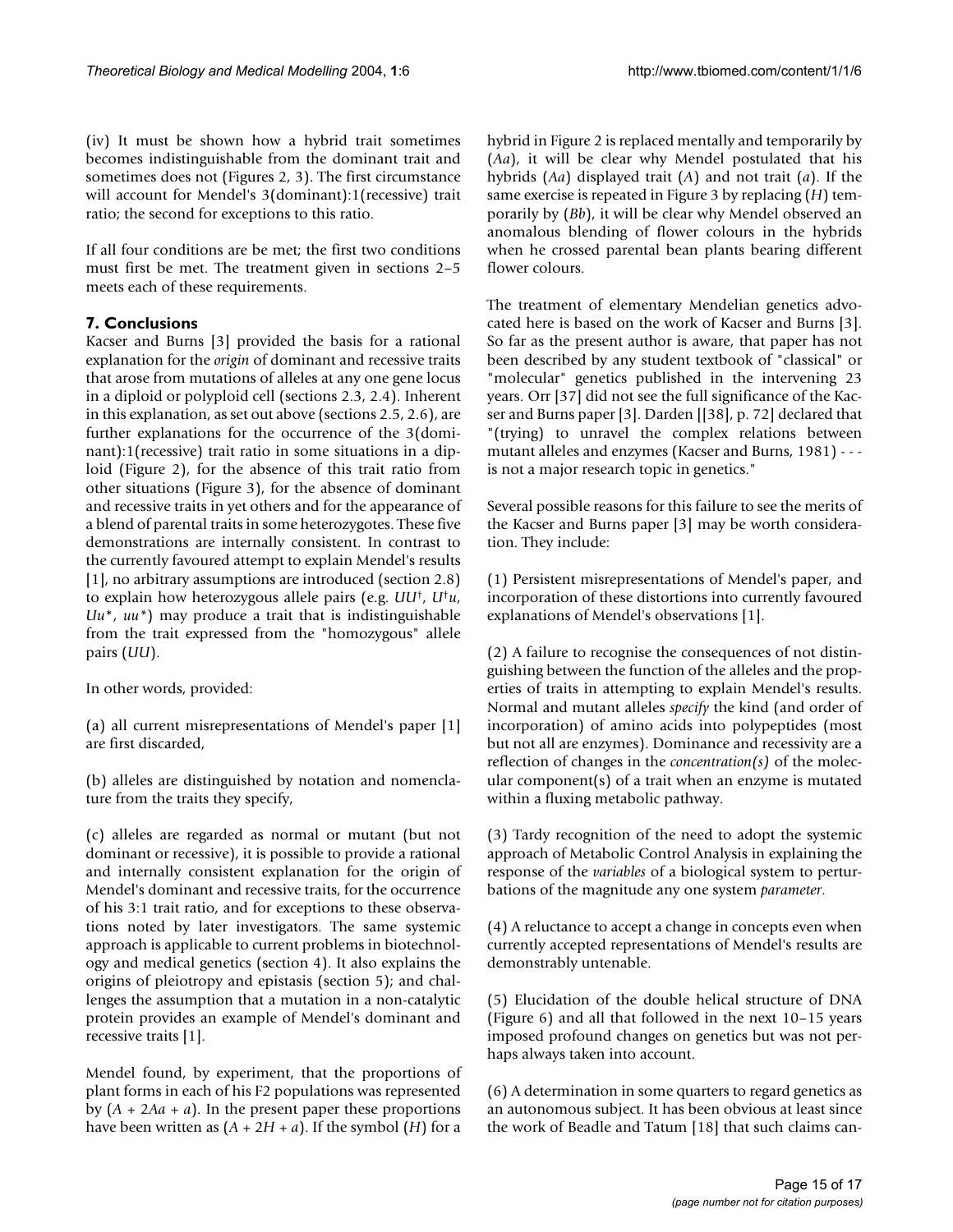not be sustained. Genetics is intimately related to, and in some respects dependent upon, biochemistry. The converse is equally true. Genetics and biochemistry are not separable topics in biology.

It is significant that Kacser & Burns were also one of two sets of authors who initiated the systemic approach to the control of metabolite concentrations and fluxes [39,40]. This approach was elaborated by the original authors and many others. For some accounts and reviews, see [11,36,41-44].

## **8. A correction**

In an earlier paper [45] it was stated that Mendel had inferred the presence of segregating particles. These particulate determinants were then represented by (*A*) and (*a*). These statements are here formally withdrawn. They were consistent with textbook treatments of Mendelian genetics [1] but a subsequent reading of Mendel's original paper revealed that these statements, and others that occur frequently in the recent reviews of Mendel's paper and in current textbooks, were incorrect and misleading. A history of the misunderstandings and misrepresentations that have sustained the currently favoured depiction of Mendelian genetics [1] will be presented elsewhere. A paper setting out the concepts of parameters and variables will also be submitted.

#### **Acknowledgements**

I thank Dr Colin Pearson for his support during the preparation of this and the preceding paper, Dr Denys Wheatley for temporary accommodation during a logistic exercise and Dr Paul Agutter for valuable suggested modifications to the drafts of these two papers.

#### **References**

- 1. Porteous JW: **We still fail to account for Mendel's observations.** *Theor Biol Med Modelling* 2004 in press.
- 2. Mendel G: **Versuche über Pflanzen-Hybriden.** *Verhandlungen des Naturforschenden Vereines in Brunn* 1866, **4(Abhandlungen):**3-47.
- 3. Kacser H, Burns JA: **[The Molecular Basis of Dominance.](http://www.ncbi.nlm.nih.gov/entrez/query.fcgi?cmd=Retrieve&db=PubMed&dopt=Abstract&list_uids=7297851)** *Genetics* 1981, **97:**639-666.
- 4. Nirenberg MW: **[The Genetic Code II.](http://www.ncbi.nlm.nih.gov/entrez/query.fcgi?cmd=Retrieve&db=PubMed&dopt=Abstract&list_uids=13938751)** *Sci Amer* 1963, **208(3):**80-94.
- <span id="page-15-0"></span>5. Niederberger P, Prasad R, Miozzari G, Kacser H: **A strategy for increasing an** *in vivo* **[flux by genetic manipulations. The tryp](http://www.ncbi.nlm.nih.gov/entrez/query.fcgi?cmd=Retrieve&db=PubMed&dopt=Abstract&list_uids=1445205)[tophan system of yeast.](http://www.ncbi.nlm.nih.gov/entrez/query.fcgi?cmd=Retrieve&db=PubMed&dopt=Abstract&list_uids=1445205)** *Biochem J* 1992, **287:**473-479.
- 6. Dean AM, Dykhuisen DE, Hartl DL: **Fitness as a function of** β**galactosidase activity in** *Escherichia coli***[.](http://www.ncbi.nlm.nih.gov/entrez/query.fcgi?cmd=Retrieve&db=PubMed&dopt=Abstract&list_uids=3096817)** *Genet Res* 1986, **48:**1-8.
- 7. Dorin JR, Farley R, Webb S, Smith SN, Farini E, Delaney SJ, Wainwright BJ, Alton EWFW, Porteous DJ: **[A demonstration using](http://www.ncbi.nlm.nih.gov/entrez/query.fcgi?cmd=Retrieve&db=PubMed&dopt=Abstract&list_uids=8875228) [mouse models that successful gene therapy for cystic fibrosis](http://www.ncbi.nlm.nih.gov/entrez/query.fcgi?cmd=Retrieve&db=PubMed&dopt=Abstract&list_uids=8875228) [requires only partial gene correction.](http://www.ncbi.nlm.nih.gov/entrez/query.fcgi?cmd=Retrieve&db=PubMed&dopt=Abstract&list_uids=8875228)** *Gene Therapy* 1996, **3:**797-801.
- 8. Ruyter GJG, Postma PW, van Dam K: **Control of glucose metab**olism by Enzymell<sup>Gic</sup> of the phosphoenolpyruvate-depend**ent phosphotransferase system in** *Escherichia coli***[.](http://www.ncbi.nlm.nih.gov/entrez/query.fcgi?cmd=Retrieve&db=PubMed&dopt=Abstract&list_uids=1917852)** *J Bact* 1991, **173(19):**6184-6191.
- 9. Letellier T, Heinrich R, Malgat M, Mazat J-P: **[The kinetic basis of](http://www.ncbi.nlm.nih.gov/entrez/query.fcgi?cmd=Retrieve&db=PubMed&dopt=Abstract&list_uids=8068003) [threshhold effects observed in mitochondrial diseases: a sys](http://www.ncbi.nlm.nih.gov/entrez/query.fcgi?cmd=Retrieve&db=PubMed&dopt=Abstract&list_uids=8068003)[temic approach.](http://www.ncbi.nlm.nih.gov/entrez/query.fcgi?cmd=Retrieve&db=PubMed&dopt=Abstract&list_uids=8068003)** *Biochem J* 1994, **302:**171-174.
- 10. Small JR, Kacser H: **[Responses of metabolic systems to large](http://www.ncbi.nlm.nih.gov/entrez/query.fcgi?cmd=Retrieve&db=PubMed&dopt=Abstract&list_uids=8477732) [changes in enzyme activities and effectors. 1. The linear](http://www.ncbi.nlm.nih.gov/entrez/query.fcgi?cmd=Retrieve&db=PubMed&dopt=Abstract&list_uids=8477732) [treatment of unbranched chains.](http://www.ncbi.nlm.nih.gov/entrez/query.fcgi?cmd=Retrieve&db=PubMed&dopt=Abstract&list_uids=8477732)** *Eur J Biochem* 1993, **213:**613-624.
- 11. Fell DA: *Understanding the Control of Metabolism* London and Miami: Portland Press; 1997.
- 12. Barkai N, Leibler S: **[Robustness in simple biochemical](http://www.ncbi.nlm.nih.gov/entrez/query.fcgi?cmd=Retrieve&db=PubMed&dopt=Abstract&list_uids=10.1038/43199) [networks](http://www.ncbi.nlm.nih.gov/entrez/query.fcgi?cmd=Retrieve&db=PubMed&dopt=Abstract&list_uids=10.1038/43199)[.](http://www.ncbi.nlm.nih.gov/entrez/query.fcgi?cmd=Retrieve&db=PubMed&dopt=Abstract&list_uids=9202124)** *Nature* 1997, **387:**913-917.
- 13. Hartwell L: **[A robust view of biochemical pathways](http://www.ncbi.nlm.nih.gov/entrez/query.fcgi?cmd=Retrieve&db=PubMed&dopt=Abstract&list_uids=9202115)[.](http://www.ncbi.nlm.nih.gov/entrez/query.fcgi?cmd=Retrieve&db=PubMed&dopt=Abstract&list_uids=10.1038/43072)** *Nature* 1997, **387:**855-857.
- 14. Cohen P: **Weathering the storm.** *New Scientist 2000 Online Conference Reports* **6:**.
- 15. Ferber D: **The spice of life.** *NewScientist Online Conference Report* 2000.
- 16. Kacser H: **[The control of enzyme systems in vivo: elasticity](http://www.ncbi.nlm.nih.gov/entrez/query.fcgi?cmd=Retrieve&db=PubMed&dopt=Abstract&list_uids=6825913) [analysis of the steady state.](http://www.ncbi.nlm.nih.gov/entrez/query.fcgi?cmd=Retrieve&db=PubMed&dopt=Abstract&list_uids=6825913)** *Biochem Soc Trans* 1983, **11:**35-40.
- 17. Fell DA, Sauro JM: **[Metabolic control analysis. Additional rela](http://www.ncbi.nlm.nih.gov/entrez/query.fcgi?cmd=Retrieve&db=PubMed&dopt=Abstract&list_uids=3996393)[tionships between elasticities and control coefficients.](http://www.ncbi.nlm.nih.gov/entrez/query.fcgi?cmd=Retrieve&db=PubMed&dopt=Abstract&list_uids=3996393)** *Eur J Biochem* 1985, **148:**555-561.
- 18. Beadle GW, Tatum EL: **Genetic control of biochemical reactions in Neurospora.** *Proc Natl Acad Sci USA* 1941, **27:**499-506.
- 19. Beadle GW: **Genetics and metabolism in Neurospora.** *Physiol Rev* 1945, **25:**643-663.
- 20. Beadle GW: **Chemical genetics.** In: *Genetics in the 20th Century* Edited by: Dunn LC. The Macmillan Company, New York; 1951.
- 21. Garrod AE: **[About Alkaptonuria.](http://www.ncbi.nlm.nih.gov/entrez/query.fcgi?cmd=Retrieve&db=PubMed&dopt=Abstract&list_uids=10.1016/S0140-6736(01)74537-0)** *Lancet* 1901, **ii:**1484-1486.
- 22. Garrod AE: **[The incidence of Alkaptonuria.](http://www.ncbi.nlm.nih.gov/entrez/query.fcgi?cmd=Retrieve&db=PubMed&dopt=Abstract&list_uids=10.1016/S0140-6736(01)41972-6)** *Lancet* 1902, **ii:**1616-1620.
- 23. Garrod AE: **[Croonian Lectures to the Royal Society of Physi](http://www.ncbi.nlm.nih.gov/entrez/query.fcgi?cmd=Retrieve&db=PubMed&dopt=Abstract&list_uids=10.1016/S0140-6736(01)78482-6)[cians: Inborn Errors of Metabolism.](http://www.ncbi.nlm.nih.gov/entrez/query.fcgi?cmd=Retrieve&db=PubMed&dopt=Abstract&list_uids=10.1016/S0140-6736(01)78482-6)** *Lancet* 1908, **ii:**1-7. 1432– 145; 173–179; 214–220
- 24. Garrod AE: **Inborn Errors of Metabolism (a revision of the Croonian Lectures, 1909).** . reprinted in reference [26]
- 25. Bateson W: *Report of the Evolution Committee of the Royal Society* 1902, **1(III):**125-160.
- 26. Harris H: *Garrod's Inborn Errors of Metabolism* Oxford: University Press; 1963.
- 27. Watson JD, Crick FHC: **[Molecular structure of the nucleic](http://www.ncbi.nlm.nih.gov/entrez/query.fcgi?cmd=Retrieve&db=PubMed&dopt=Abstract&list_uids=13054692) [acids. A structure for deoxyribonucleic acid.](http://www.ncbi.nlm.nih.gov/entrez/query.fcgi?cmd=Retrieve&db=PubMed&dopt=Abstract&list_uids=13054692)** *Nature* 1953, **171:**737-738.
- 28. Watson JD, Crick FHC: **[Genetical implications of the structure](http://www.ncbi.nlm.nih.gov/entrez/query.fcgi?cmd=Retrieve&db=PubMed&dopt=Abstract&list_uids=13063483) [of deoxyribonucleic acid.](http://www.ncbi.nlm.nih.gov/entrez/query.fcgi?cmd=Retrieve&db=PubMed&dopt=Abstract&list_uids=13063483)** *Nature* 1953, **171:**964-967.
- 29. Crick FHC: **[On protein synthesis.](http://www.ncbi.nlm.nih.gov/entrez/query.fcgi?cmd=Retrieve&db=PubMed&dopt=Abstract&list_uids=13580867)** *Symp Soc Exp Biol* 1958, **12:**138-163.
- 30. Crick FHC: **[The Genetic Code III.](http://www.ncbi.nlm.nih.gov/entrez/query.fcgi?cmd=Retrieve&db=PubMed&dopt=Abstract&list_uids=5916452)** *Sci Amer* 1966, **215(4):**55-62.
- 31. Taylor JH: *Molecular Genetics II* New York and London: Academic
- Press; 1967. 32. Yanofsky C: **[Gene Structure and Protein Structure.](http://www.ncbi.nlm.nih.gov/entrez/query.fcgi?cmd=Retrieve&db=PubMed&dopt=Abstract&list_uids=6042535)** *Sci Amer* 1967, **216(5):**80-94.
- 33. Westerhoff HV, Koster JG, van Workum M, Rudd KE: **On the control of gene expression.** In: *Control of Metabolic Processes* Edited by: Cornish-Bowden A, Cárdenas ML. New York. Plenum Press; 1990:399-412.
- 34. Kacser H, Porteous JW: **[Control of Metabolism: What do we](http://www.ncbi.nlm.nih.gov/entrez/query.fcgi?cmd=Retrieve&db=PubMed&dopt=Abstract&list_uids=10.1016/0968-0004(87)90005-3) [have to measure?](http://www.ncbi.nlm.nih.gov/entrez/query.fcgi?cmd=Retrieve&db=PubMed&dopt=Abstract&list_uids=10.1016/0968-0004(87)90005-3)** *Trends Biochem Sci* 1987, **12:**5-14.
- 35. Porteous JW: **A theory that works.** In: *Control of Metabolic Processes* Edited by: Cornish-Bowden A, Cárdenas ML. New York: Plenum Press; 1990:51-67.
- 36. Cornish-Bowden A: *Fundamentals of enzyme kinetics* London: Portland Press; 1995.
- 37. Orr HA: **[A test of Fisher's theory of dominance](http://www.ncbi.nlm.nih.gov/entrez/query.fcgi?cmd=Retrieve&db=PubMed&dopt=Abstract&list_uids=53145)[.](http://www.ncbi.nlm.nih.gov/entrez/query.fcgi?cmd=Retrieve&db=PubMed&dopt=Abstract&list_uids=1763055)** *Proc Natl Acad Sci USA* 1991, **88:**11413-11415.
- 38. Darden L: *Theory change in science* Oxford and New York: Oxford University Press; 1991.
- 39. Heinrich R, Rapoport TA: **Linear theory of enzymatic chains; its application for the analysis of the cross-over theorem and the glycolysis of human erythrocytes.** *Acta Biol Med Germanica* 1973, **341:**479-494.
- 40. Kacser H, Burns JA: **[The control of flux.](http://www.ncbi.nlm.nih.gov/entrez/query.fcgi?cmd=Retrieve&db=PubMed&dopt=Abstract&list_uids=4148886)** *Symp Soc Exp Biol* 1973, **27:**65-104.
- 41. Fell DA: **[Metabolic Control Analysis: a survey of its theoreti](http://www.ncbi.nlm.nih.gov/entrez/query.fcgi?cmd=Retrieve&db=PubMed&dopt=Abstract&list_uids=1530563)[cal and experimental development.](http://www.ncbi.nlm.nih.gov/entrez/query.fcgi?cmd=Retrieve&db=PubMed&dopt=Abstract&list_uids=1530563)** *Biochem J* 1992, **286:**313-330.
- 42. Kell DB, Westerhoff HV: **[Metabolic control theory; its role in](http://www.ncbi.nlm.nih.gov/entrez/query.fcgi?cmd=Retrieve&db=PubMed&dopt=Abstract&list_uids=10.1016/0378-1097(86)90020-0) [microbiology and biotechnology.](http://www.ncbi.nlm.nih.gov/entrez/query.fcgi?cmd=Retrieve&db=PubMed&dopt=Abstract&list_uids=10.1016/0378-1097(86)90020-0)** *FEMS Microbiol Rev* 1986, **39:**305-320.
- 43. Teusink B, Baganz F, Westerhoff HV, Oliver SG: **Metabolic Control Analysis as a tool in the elucidation of novel genes.** *Methods Microbiol* 1998, **26:**298-336.